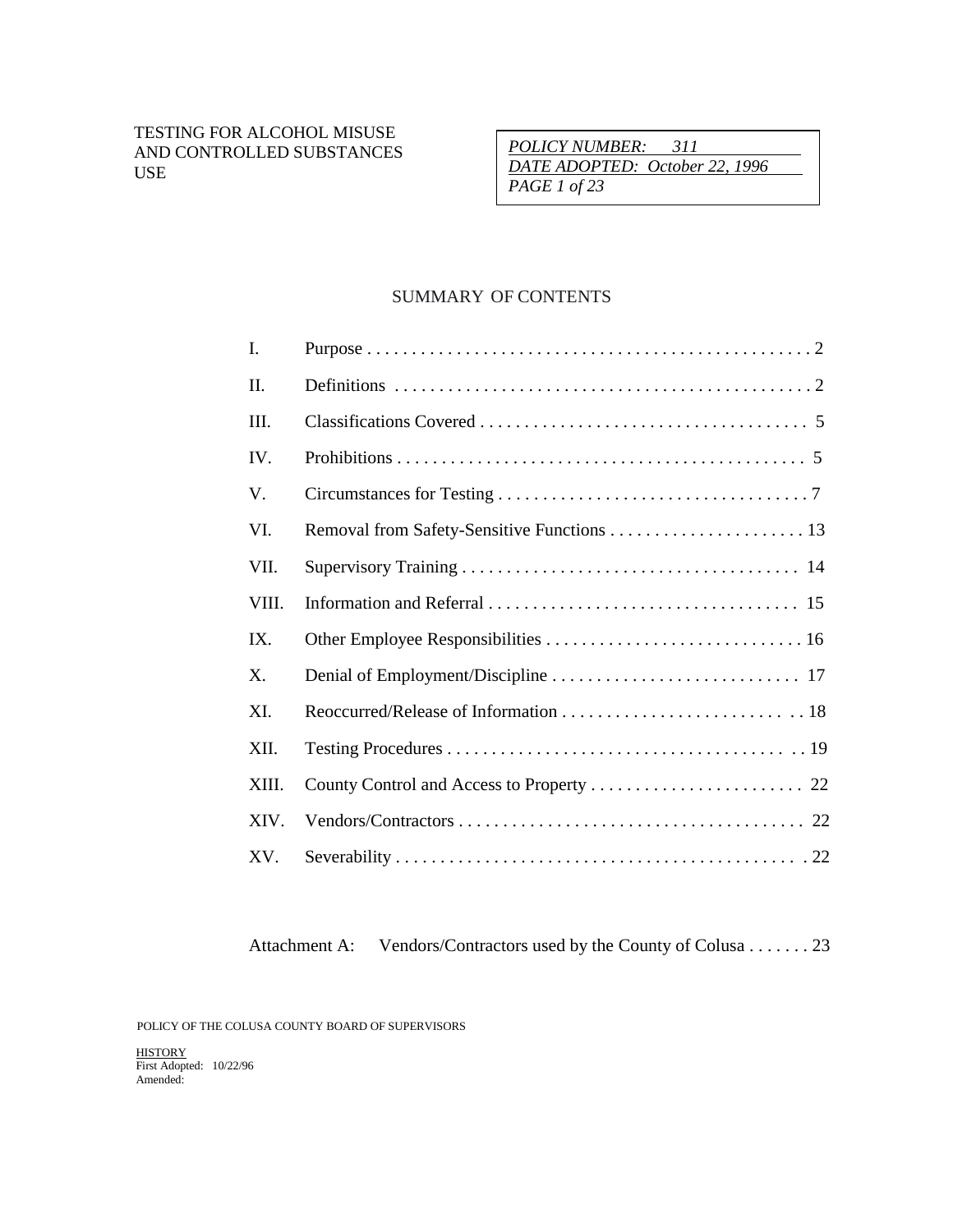| POLICY NUMBER: 311             |  |
|--------------------------------|--|
| DATE ADOPTED: October 22, 1996 |  |
| <i>PAGE 2 of 23</i>            |  |

I. **PURPOSE:** Colusa County must comply with the United States Department of Transportation regulations implementing the Federal Omnibus Transportation regulations implementing the Federal Omnibus Transportation Employee Testing Act of 199 1. Specifically, the County must comply with the regulations of the Federal Highway Administration (FHWA). Adoption of a policy to implement a program of testing for alcohol misuses and controlled substance use by employees with commercial driver's licenses is one of the County's obligations under these regulations. Such program is intended to help prevent accidents and injuries resulting from such misuse and use, as well as to reduce the County's liability for such accidents and injuries.

II. **DEFINITIONS**: As contained in the Code of Federal Regulations (CFR) Parts 49 CFR 382, 49 CFR 40, and 49 CFR 2390.5, definitions applicable to this policy include:

A. Designated County Representative. The county Risk Manager (or designee) is designated as the County's Drug and Alcohol testing Coordinator, and shall ensure that the administration of this policy complies with appreciable laws and regulations.

B. Accident means an occurrence involving a commercial motor vehicle operating on a public road which results in ( 1) a fatality; (2) bodily injury to a person who, as a result of the injury, immediately receives medical treatment away from the scene of the accident; (3) one or more motor vehicles incurring disabling damage as a result of the accident, requiring the vehicle to be transported away from the scene by a tow truck or other vehicle. (390.5)

C. Alcohol means the intoxicating agent in beverage alcohol, ethyl alcohol, or other low molecular weight alcohols including methyl and isopropyl alcohol. (382.l07)

D. Alcohol use means the consumption of any beverage, mixture, or preparation, including any medication, containing alcohol (382.107)

E. Controlled substances (herein also referred to as drugs) for which testing is required under the Omnibus Transportation Employee Testing Act are: marijuana, cocaine, amphetamines, opiates (including heroin), and phencyclidine (PCP). (40.21)

POLICY OF THE COLUSA COUNTY BOARD OF SUPERVISORS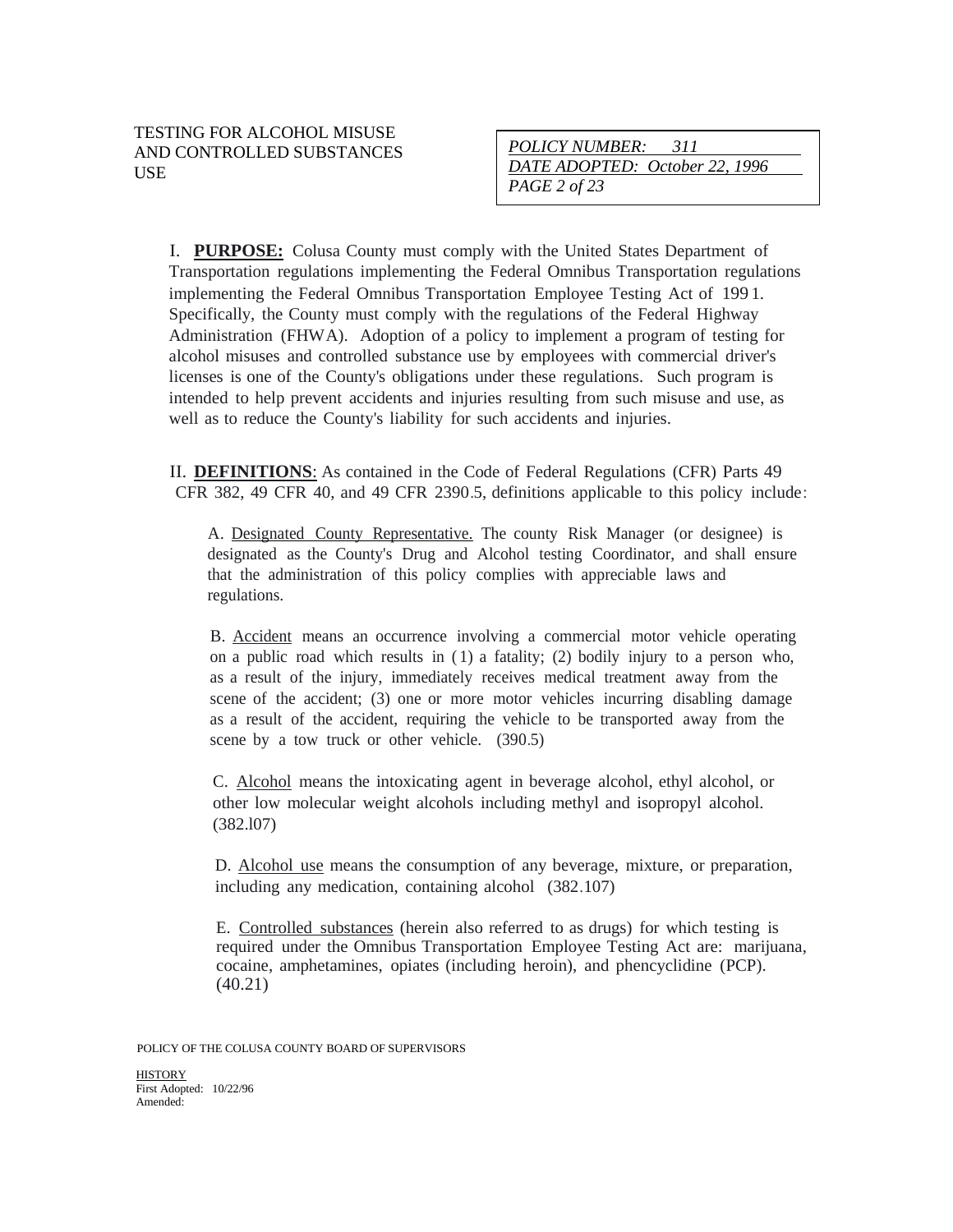#### TESTING FOR ALCOHOL MISUSE AND CONTROLLED SUBSTANCES USE

| <i>POLICY NUMBER:</i><br>-311  |
|--------------------------------|
| DATE ADOPTED: October 22, 1996 |
| PAGE 3 of $23$                 |

F. Commercial Motor Vehicle means a motor vehicle or combination of motor vehicles used in commerce to transport passengers or property if the motor vehicle: (l) has a gross combination rating of 26,001 or more pounds; (2) has a gross combination weight rating of 26,00 l or more pounds inclusive of a towed unit with a gross vehicle weight rating of more than 10,000 pounds; (3) is designed to transport 16 or more passengers, including the driver; or (4) is of any size and is used in the transportation of materials which require the motor vehicle to be placarded under Hazardous Materials Regulations. (382.l07)

G. Driver means any person who operated a commercial motor vehicle, including but not limited to employees in budgeted positions, extra help employees, leased drivers. For purposes of pre-employment/pre-duty testing only, the term driver includes a person applying for employment to drive a commercial motor vehichile. (382.107)

H. Performing a safetv-sensitive function means any of the following on-duty functions: (1) all time at a carrier or shipper plant, terminal, facility, public property or other property, waiting to be dispatched, unless the driver has been relieved from duty by the employer; (2) all time inspecting, servicing, or conditioning any commercial motor vehicle (CMV) at any time; (3) all time spent at the driving controls of a commercial motor vehicle; (4) all time, other than driving time, spent on or in a commercial motor vehicle; (5) all time loading or unloading a CMV, supervising or assisting in the loading or unloading, attending a CMV being loaded or unloaded, remaining in readiness to operate a CMV, or in giving or receiving receipts for shipments loaded or unloaded; (6) all time spent performing the driver requirements associated with an accident; (7) all time repairing, obtaining assistance, or remaining in attendance upon a disabled vehicle; (8) all time spent providing a breath sample or urine specimen, including travel time to and from the collection site, in order to comply with the random testing, reasonable suspicion testing, post-accident testing, or follow-up testing required by parts 382 of 49 Code of Federal Regulations. (382.107 and 395.2)

*///*

*///*

POLICY OF THE COLUSA COUNTY BOARD OF SUPERVISORS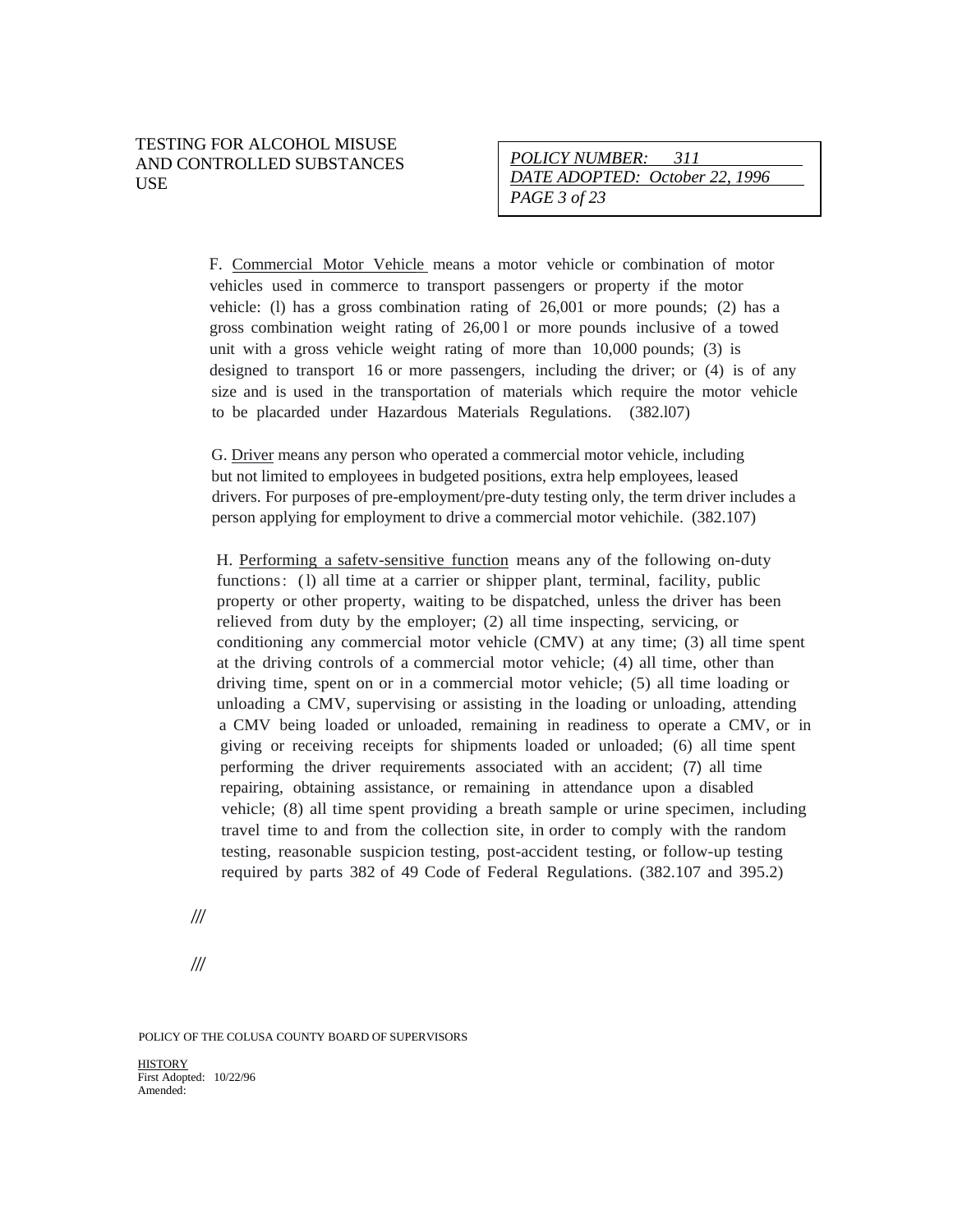An employee covered by this policy is considered to be performing safetysensitive functions unless said employee: (1) Is on approved leave from work; (2) Is specifically assigned other functions away from the work site(s)-facility(ies) (e.g., a training being conducted in another city); or (3) A new employee orientation being conducted at his/her assigned maintenance crew facility.

I. Employee means an individual defined by Department of Transportation Regulations as subject to controlled substances and/or alcohol testing ... i.e., a driver as defined herein (other than an applicant for employment) performing a "safety-sensitive function." (40.3)

J. Refuse to submit to an alcohol or controlled substance test means a driver: (1) fails to provide adequate breath for testing without a valid medical explanation after she/he has received notice of the requirement for breath testing (i.e., a copy of this policy); (2) fails to provide adequate urine for controlled substances testing without a valid medical explanation after she/he has received notice of the requirement for urine testing (i.e., a copy of this policy); or (3) engages in conduct that clearly obstructs the testing process. (382.107)

K. Refusal to test means refusal by an employee to complete and sign Part 2 of the breath alcohol testing form, refusal to provide breath, refusal to provide an adequate amount of breath, or otherwise refusal to cooperate in the testing process in a way that prevents the completion of the test. (40.67)

L. Screening test means, in alcohol testing the analytical procedure to determine whether a driver may have prohibited concentration of alcohol in his/her system. [n controlled substance testing, "screening test" means an immunoassay screen to eliminate negative urine specimens from further consideration. (382.107)

M. Confirmation test for alcohol testing means a second test, following a screening test with a result of 0.02 or greater, that provides quantitative data of alcohol concentration. "Confirmation test" for controlled substance testing means a second specific drug or metabolite which is independent of the screening test and which uses the GC/MS (gas chromatography/mass spectrometry) test to ensure reliability and accuracy.(382.107)

POLICY OF THE COLUSA COUNTY BOARD OF SUPERVISORS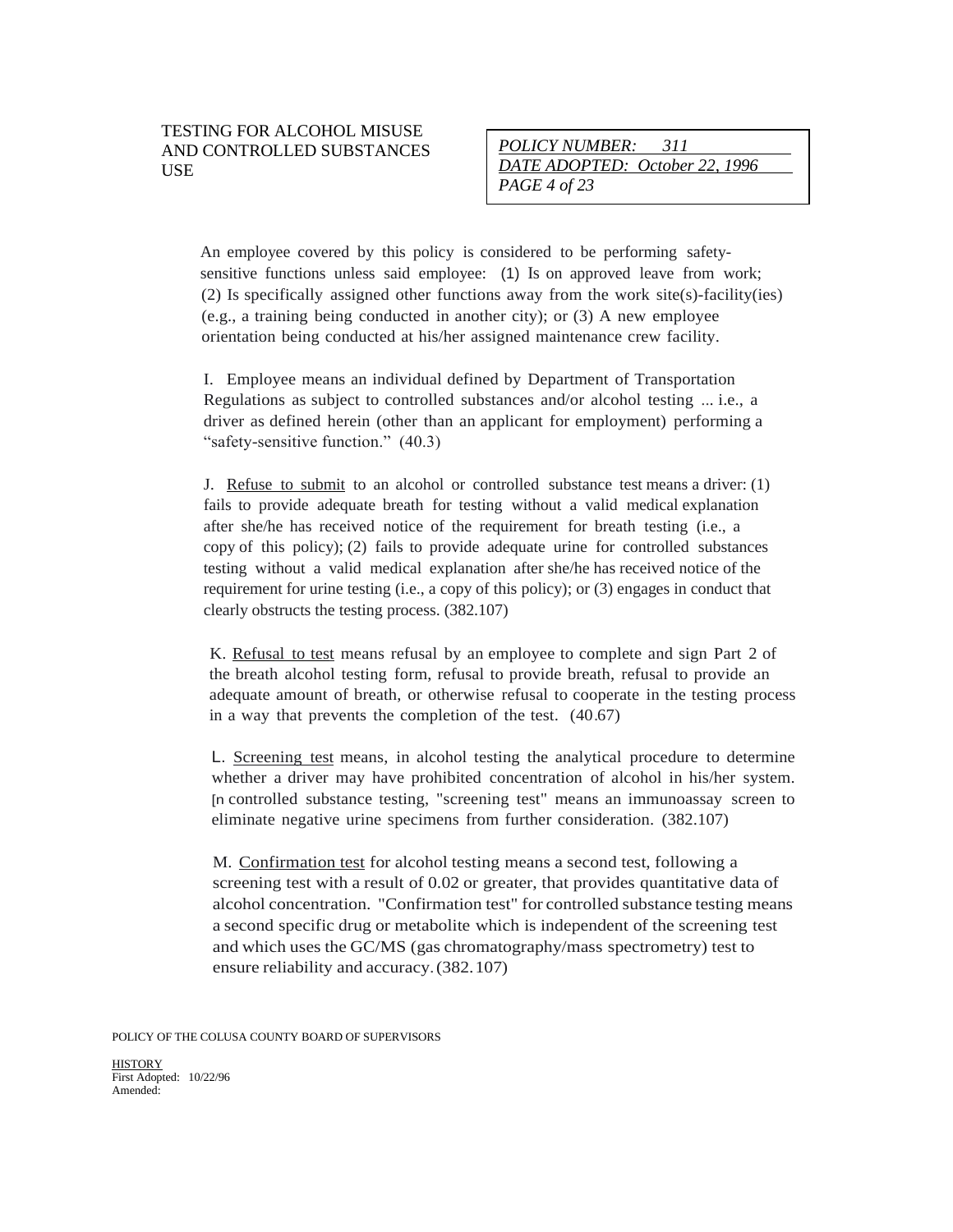N. Medical Review Officer (MRQ) means a licensed physician (medical doctor or doctor of osteopathy) approved by the County who is responsible for receiving laboratory results generated by a testing program who has knowledge of substance abuse disorders and has appropriate medical training to interpret and evaluate an individual's confirmed positive test results together with his/her medical history and any other relevant biomedical information. (See Attachment A to this Policy) (40.3)

O. Substance Abuse Professional (SAP) means an individual approved by the County who is licensed in accordance with Section 382.107 of the Code of federal Regulation and who has knowledge of and clinical experience in the diagnosis and treatment of alcohol and controlled substances related disorders. (See Attachment A to this Policy) (382.107)

III. CLASSIFICATIONS COVERED: Extra help employees and employees in budgeted positions in designated classifications requiring a Class I or II drivers license are subject to drug and alcohol testing as outlined in this policy and federal regulations.

IV. PROHIBITIONS: As used in this section, "on duty" includes all time spent providing samples or specimens, including travel time to and from the collection site, in order to comply with the required random, reasonable suspicion, post-accident, or followup testing. "On duty" shall not include any time spent in pre-employment testing or return to duty testing.  $(392.5(8))$ 

A. No employee shall perform safety-sensitive functions within four (4) hours after using alcohol. No supervisor or manager having actual knowledge that an employee has used alcohol within four hours shall permit an employee to perform or continue to perform safety-sensitive functions. (382.207)

B. No employee shall report to duty or remain on duty requiring the performance of safety-sensitive functions while having an alcohol concentration of 0.04 or greater. No supervisor or manager having actual knowledge that an employee has an alcohol concentration of 0.04 or greater shall permit the employee to perform or continue to perform safety-sensitive functions. (382.201)

POLICY OF THE COLUSA COUNTY BOARD OF SUPERVISORS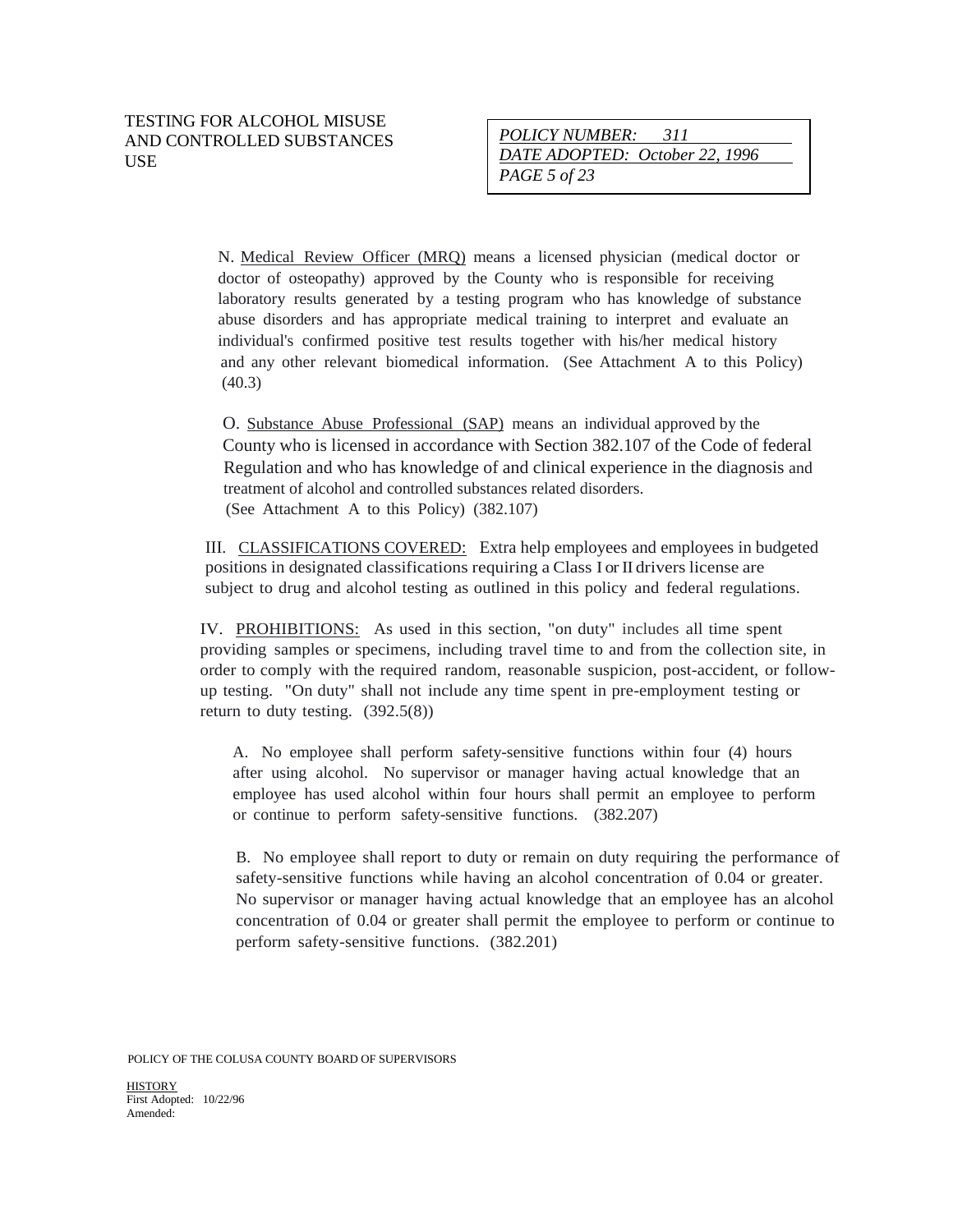C. No employee shall be on duty in possession of alcohol, nor operate a commercial motor vehicle while in possession of alcohol. No manager or supervisor having actual knowledge that an employee possesses alcohol shall permit the employee to drive or continue to drive a commercial motor vehicle or perform other safety-sensitive functions. (382.204)

D. No employee shall use alcohol while performing safety-sensitive functions. No manager or supervisor having actual knowledge that an employee is using alcohol while performing safety-sensitive functions shall permit the employee to perform or continue to perform safety-sensitive functions. (382.205)

E. When circumstances are such that an employee is required to take a post-accident alcohol test, that employee shall not use alcohol for eight hours following the accident, or until he/she has undergone a post-accident test, whichever occurs first. (382.209)

*.* F. No employee shall report for duty or remain on duty requiring the performance of safety-sensitive functions when the employee uses any controlled substance, except when the use is pursuant to the instructions of a physician who has advised the employee in writing that the substance does not adversely affect the employee's ability to safely operate a commercial motor vehicle. No manager or supervisor having actual knowledge that an employee has used a controlled substance shall permit the employee to perform or continue to perform a safety-sensitive function. (382.213)

G. No employee shall refuse to submit to the following required alcohol or controlled substance tests: random, reasonable suspicion, post-accident, follow-up testing. No supervisor or manager shall permit an employee who refuses to submit to such tests to perform or continue to perform safety-sensitive functions. (382. 11)

H. No employee shall report for duty, remain on duty or perform a safety-sensitive function if the employee tests positive for controlled substances. No manager or supervisor having actual knowledge that an employee has tested positive for controlled substances shall permit the employee to perform or continue to perform safetysensitive functions. (382.2 15)

POLICY OF THE COLUSA COUNTY BOARD OF SUPERVISORS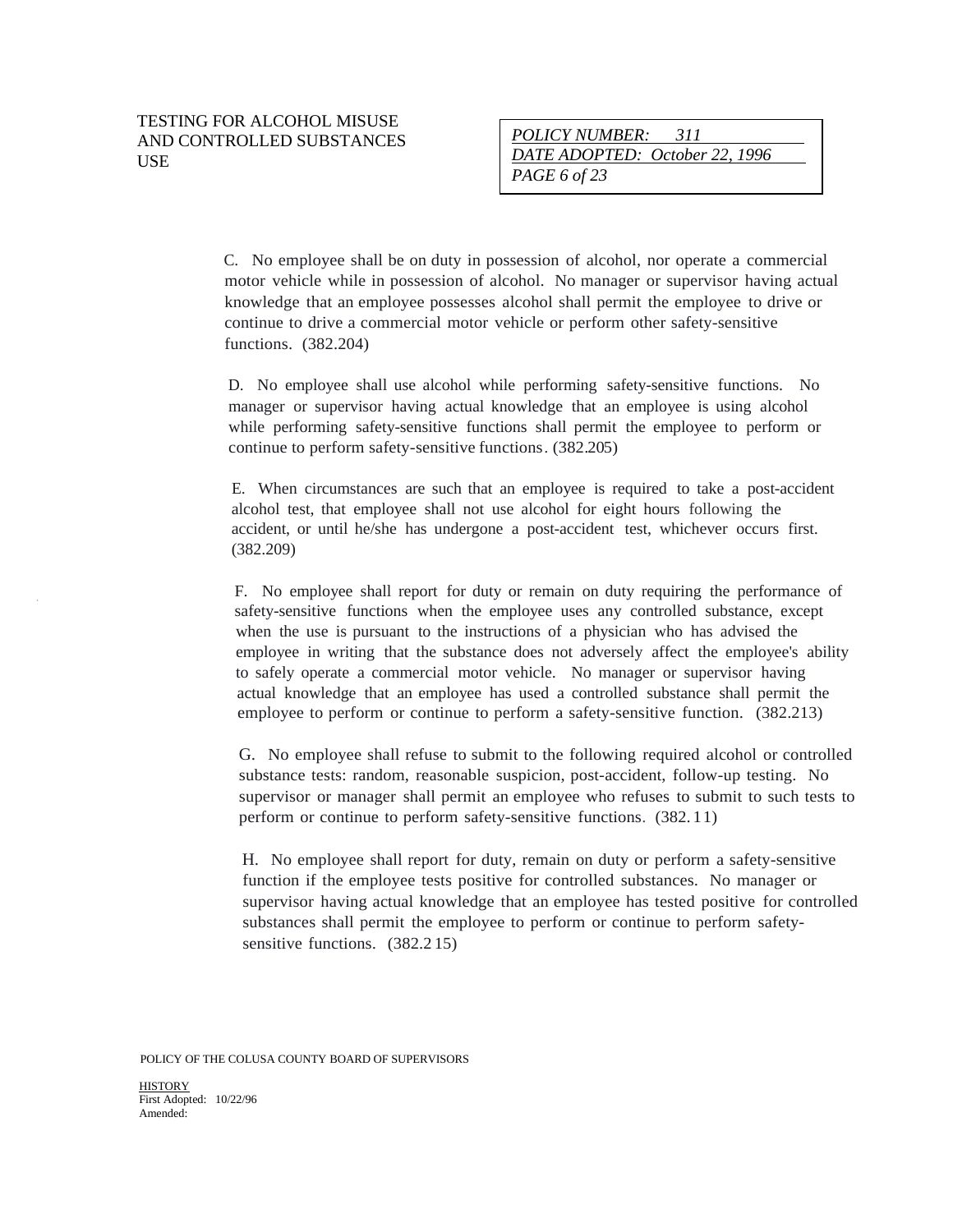*POLICY NUMBER: 311 DATE ADOPTED: October 22, 1996 PAGE 7 of 23*

#### V. CIRCUMSTANCES FOR TESTING:

A. An employee may be directed to undergo random, follow-up and reasonable suspicion alcohol testing while the employee is performing safety-sensitive functions, just before the employee is to perform safety-sensitive functions, or just after the employee has ceased performing such functions.

- B. Under no circumstances will an employee who is tested as positive under the Policy be permitted to drive any vehicle. The employee shall be transported to his/her residence or other appropriate destination after the test as follows:
	- 1. The employee may call the person of his/her choice for transportation.
	- 2. The employee may call a taxi-cab service.

The supervisor will further inform the employee that, in the event either of the above options are refused, law enforcement authorities will be notified in order to protect the employee and the safety of the public.

C. Employees subject to this policy are required to be tested under the following circumstances:

1. Pre-employment Testing.

a. Only those applicants who have been selected for appointment shall be tested. Whenever possible, the testing shall be in conjunction with or part of the pre-employment physical examination process.

b. Pre-employment (post-job offer) drug and alcohol tests will be conducted when an applicant for extra-help or for employment in a budgeted position is considered for hire in a class listed in this policy. Applicants who refuse to submit or refuse to test or who do not have a verified negative test will not be hired and are not entitled to a second test or re-test of the specimen.

c. The designated County Representative shall notify an applicant of the results of a pre-employment controlled substance test, if the applicant requests such results within sixty (60) calendar days of notification of the disposition of the employment application. (382.411)

d. Applicants who refuse to submit or refuse to test or who do not have a verified negative test may not be considered for appointment until ninety (90) days have elapsed since the original test was scheduled or conducted.

POLICY OF THE COLUSA COUNTY BOARD OF SUPERVISORS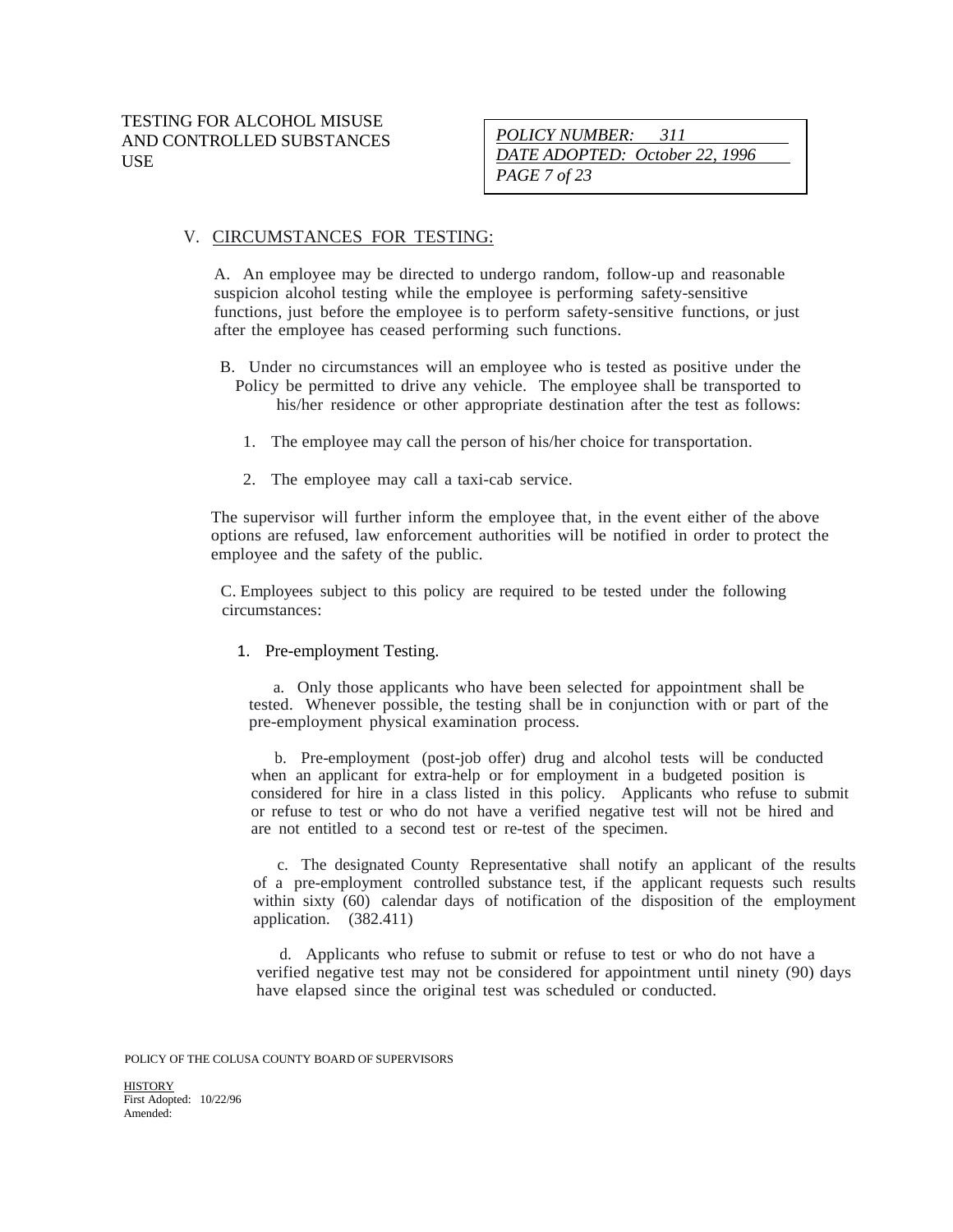e. Drug and alcohol tests will be conducted when a current employee transfers from a position not covered by this policy to a position in a job class listed in the policy. Non-covered employees transferring into a position requiring drug testing who test positive may, upon request, have their specimen retested per Section XII of this policy. However, such request shall not delay the selection process.

f. The Designated County Representative shall make reasonable efforts to contact and request each applicant and employee who submitted a specimen to contact and discuss the results of the controlled substance test with the Medical Review Officer who has been unable to contact the applicant. The Designated County Representative shall immediately notify the Medical Review Officer that the applicant or employee has been notified to contact the Medical Review Officer within twenty-four (24) hours. (382.4ll)

g. Any employee who transfers from one budgeted position covered by this policy to another budgeted position covered by this policy does not require additional testing.

2. Random Testing.

a. All employees covered by this policy are subject to unannounced testing based on random selection. (382.305)

b. To assure that the selection process is random, all employees covered by this policy will be placed in a common pool. (382.305)

c. The random selection procedure may be a computer-based number generator, or by a combination of computer based number generator and random number tables, that is matched with all employee's payroll identification number. Under the selection process used, each covered employee shall have an equal chance of being tested each time selections are made. (382.305)

d. The random testing rate for controlled substances will be a 50% annualized rate, unless the FHWA Administrator publishes in the Federal Register a new minimum annual percentage rate for a calendar year. (382.305)

POLICY OF THE COLUSA COUNTY BOARD OF SUPERVISORS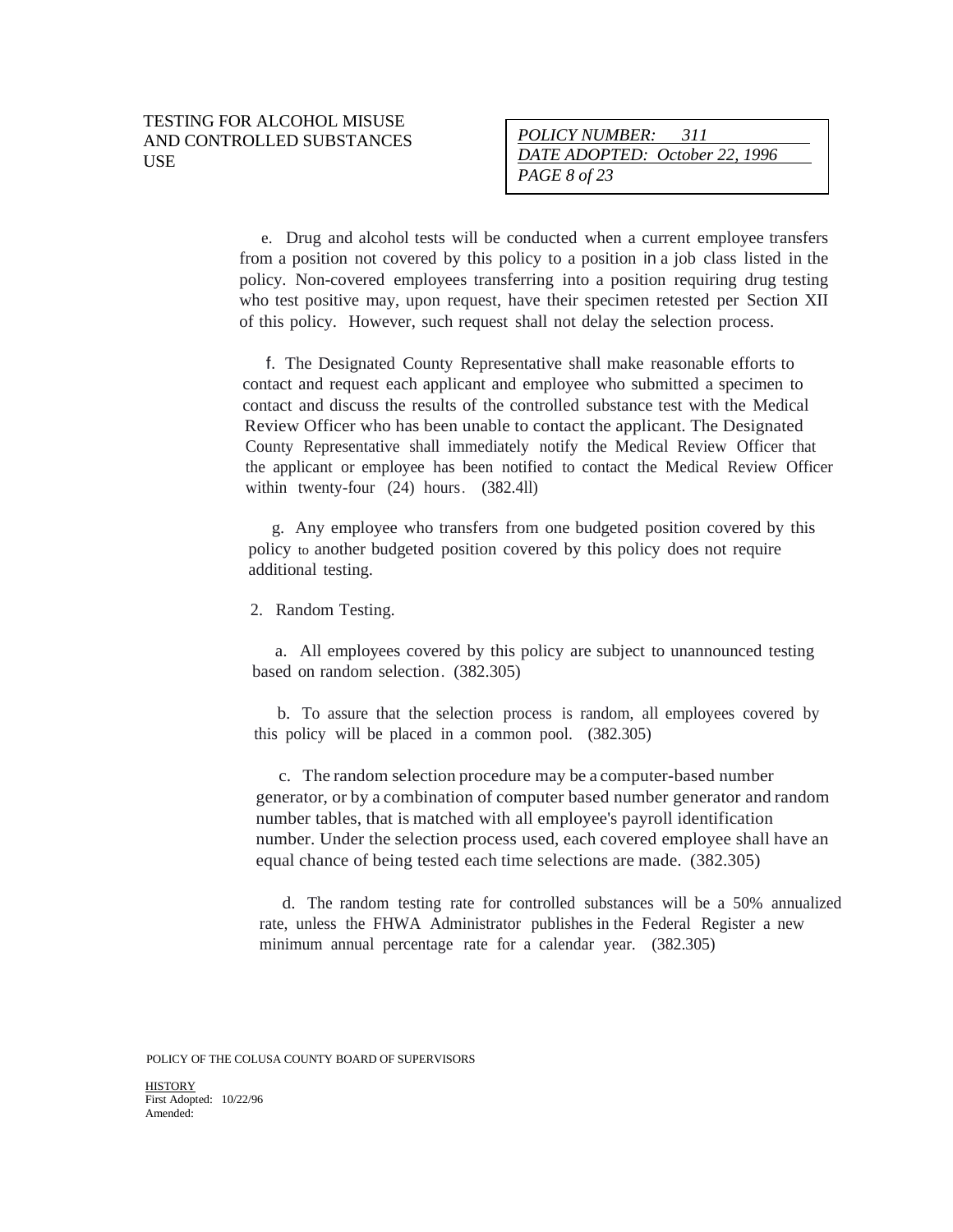| <i>POLICY NUMBER:</i><br>-311  |  |
|--------------------------------|--|
| DATE ADOPTED: October 22, 1996 |  |
| PAGE 9 of 23                   |  |

e. The random testing rate for alcohol will be a 25% annualized rate, unless the FHWA Administrator publishes in the Federal register a new minimum annual percentage rate for a calendar year. (382.305)

f. To ensure that the minimum number of random tests are made during a year, when an employee selected is absent from work, another "draw" will be made. When the absent employee who was originally selected returns to work, he/she will be tested.

#### 3. Post-Accident Testing.

a. As soon as practical following an accident involving a commercial motor vehicle, each surviving employee shall be tested for alcohol and controlled substances: (1) Who was performing safety-sensitive functions with respect to the vehicle, if the accident involved the loss of human live; or (2) Who receives a citation under State or local law for a moving traffic violation arising from the accident. This provision applies not only to the operator of the vehicle, but any other covered employee whose performance could have contributed to the accident. (382.303)

b. The results of a breath or blood test for the use of alcohol or a urine test for the use of controlled substances which is conducted by State or Local law enforcement officials shall be substituted for required County post-accident testing, provided such tests conform to applicable laws regarding those tests. However, neither the employee or the supervisor/manager should assume that such test results will be available, and should ensure that the required tests are obtained under this Policy. (382.303)

c. An employee who is subject to post-accident testing shall remain readily available for such testing or may be deemed to have refused to submit to testing. Such employee may leave the scene of an accident; (l) to obtain necessary emergency medical care; (2) to obtain necessary medical attention for persons injured in the accident; or (3) to obtain assistance in responding to the accident. However, the employee is expected to notify his/her supervisor or manager at the earliest possible time, and to make himself/herself available for testing as soon as possible.

POLICY OF THE COLUSA COUNTY BOARD OF SUPERVISORS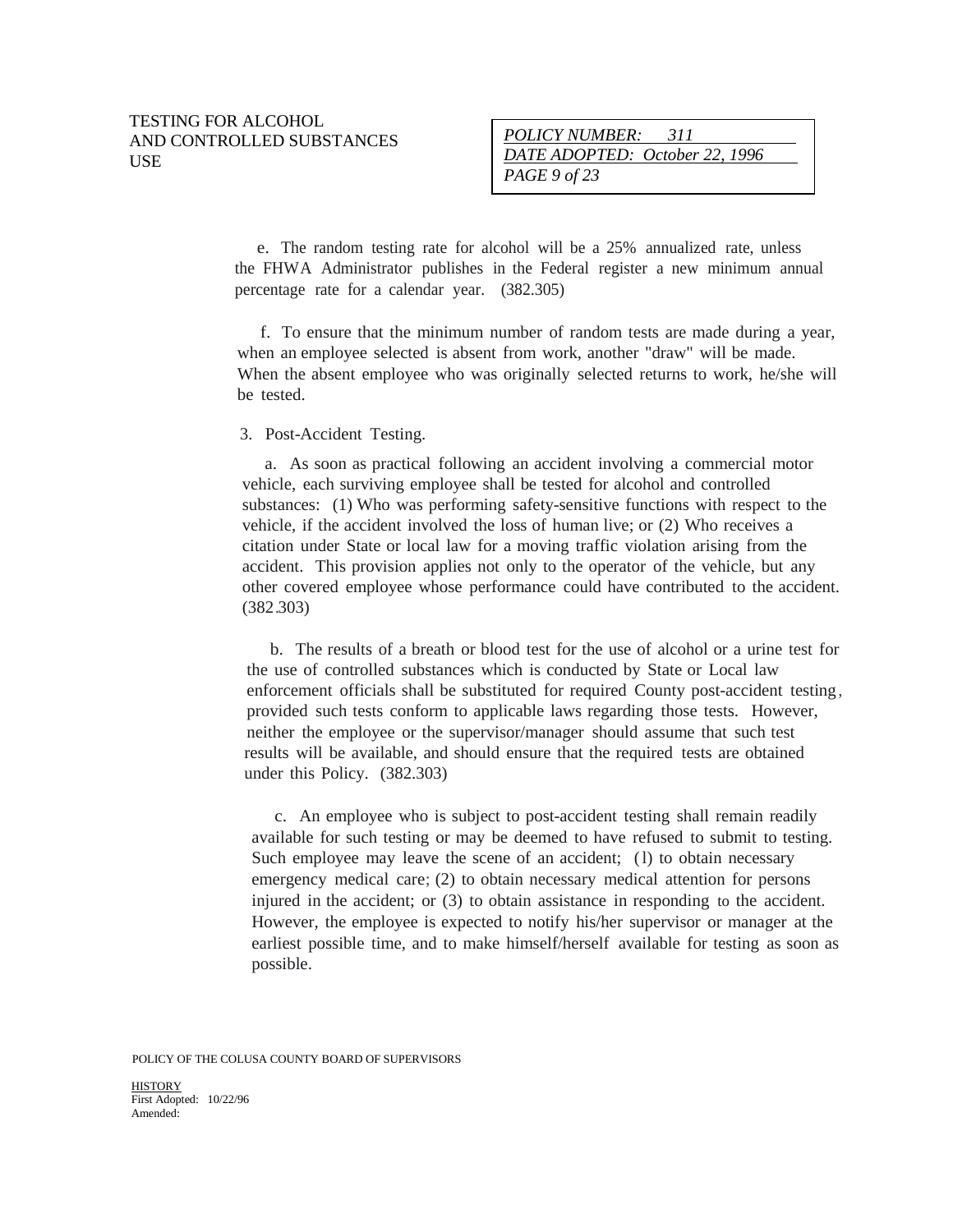The employee shall be transported to the collection site whenever possible by a department supervisor or manager. Under no circumstances shall an employee requiring post-accident testing be permitted to drive any vehicle. County personnel shall transport the employee to his/her residence or other appropriate destination after the test.

At any time an employee who is subject to post-accident testing and who is remaining readily available for such testing, this employee shall be considered on duty; or in the case of off-duty hours, shall be on non-disciplinary administrative leave. If the result of the test demonstrated that the employee was either under the influence of alcohol or a controlled substance, all on-duty and non-duty administrative leave hours shall be deducted from the employee's accrued leave.

d. An alcohol test should be administered within two (2) hours following the accident. Such test will normally be the breath alcohol test. When an evidential breath testing device (EBT) is not readily available for both screening and confirmation tests, blood alcohol testing shall be used for both tests as allowed under Part 40 of the Code of Federal Regulations. When an EBT is readily available for the screening test but an EBT suitable for confirmation testing is not readily available, blood alcohol testing shall be used for confirmation test purposes as allowed under Part 40 of the Code of Federal Regulations. When an employee attempts and fails to provide an adequate amount of breath, blood alcohol testing may be used for both screening and confirmation purposes as allowed under Part 40 of the Code of Federal Regulations. (382.303; 40.71)

If the test is not administered within two (2) hours, a record stating the reasons the test was not promptly administered shall be prepared and maintained on file. If the test is not administered within eight (8) hours, attempts to administer an alcohol test shall cease and a report prepared and maintained on file. (382.303)

e. If a controlled substance test is not administered within thirty-two (32) hours following the accident, a record stating the reasons the test was not promptly administered shall be prepared and maintained on file. (382.303)

**///**

**///**

POLICY OF THE COLUSA COUNTY BOARD OF SUPERVISORS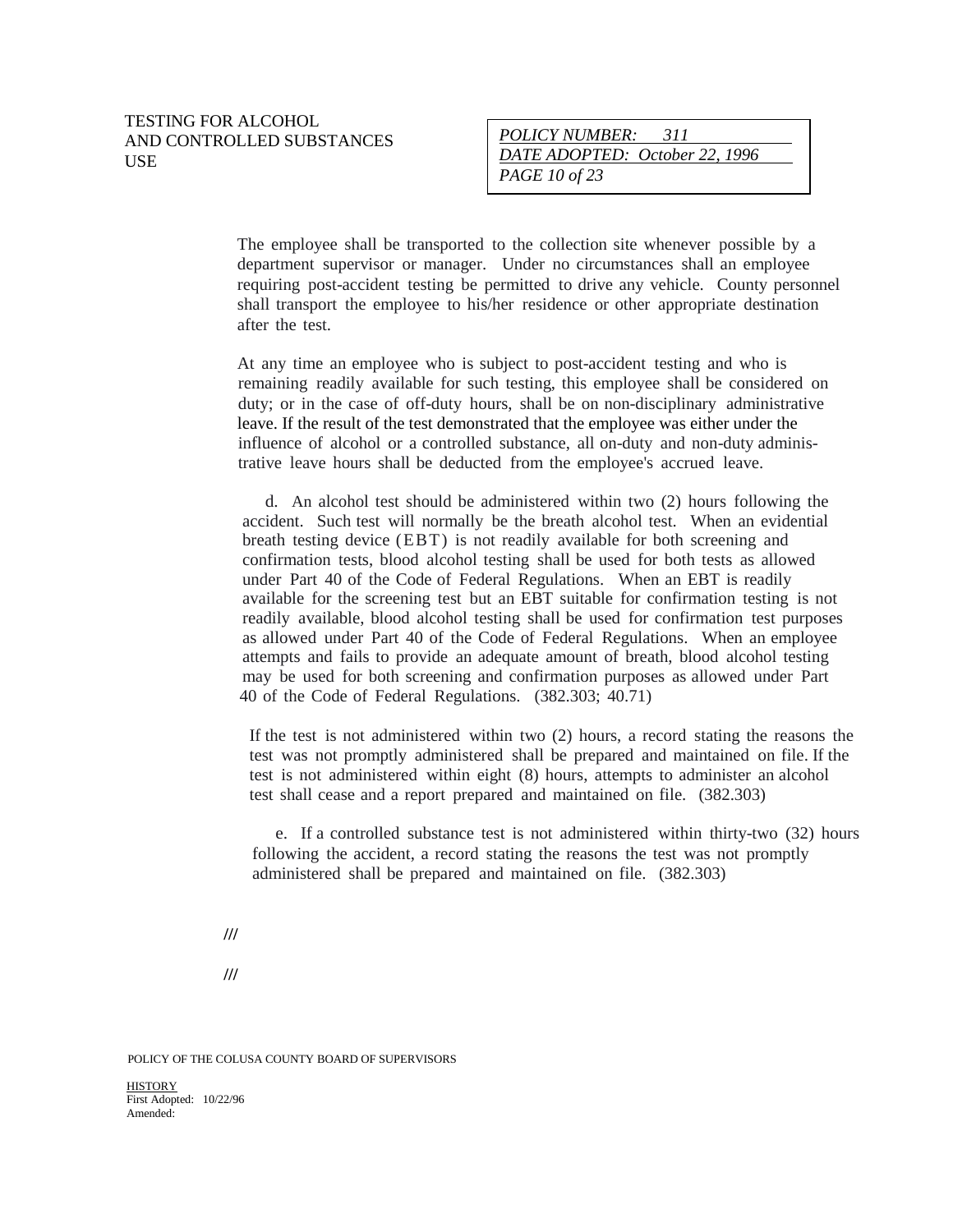*POLICY NUMBER: 311 DATE ADOPTED: October 22, 1996 PAGE 11 of 23*

4. Reasonable Suspicion Testing.

a. The required observations for alcohol and/or controlled substances reasonable suspicion testing shall be made by a supervisor or manager who is trained in accordance with Section VII of this policy. The person making the determination that reasonable suspicion exists shall not conduct the alcohol or controlled substances test of the employee. (382.307)

b. The employee shall be transported to the collection site by a department supervisor or manager. Under no circumstances shall an employee requiring reasonable suspicion testing be permitted to drive any vehicle. After completing the required test, the employee shall be informed that he/she has the following options to be safely transported to his/her home or any other appropriate location:

- (l) The employee may call the person of his/her choice for transportation.
- (2) The employee may call a taxi-cab service.

The supervisor will further inform the employee that, in the event either of the above options are refused, law enforcement authorities will be notified in order to protect the employee and the safety of the public.

c. A covered employee shall submit to an alcohol test when a supervisor or manager has reasonable suspicion to believe that individual has violated a prohibition in Section IV of this Policy. The determination that reasonable suspicion exists must be based on specific, contemporaneous, articulable observations concerning the appearance. behavior, speech or body odors of the employee. An employee may be directed to undergo reasonable suspicion alcohol testing only if the required observations are made during, just preceding, or just after the driver is performing safety-sensitive functions. (382.307)

If the reasonable suspicion alcohol test is not administered within two (2) hours, a record stating the reasons the test was not promptly administered shall be prepared and maintained on file. [f the test is not administered within eight (8) hours, attempts to administer an alcohol test shall cease and a report prepared and maintained on file. (382.307)

Notwithstanding the absence of a reasonable suspicion alcohol test, no employee shall report for duty or remain on duty requiring the performance of safety-sensitive functions while the employee is under the influence of or impaired by alcohol, as shown by the behavioral, speech and performance indicators of alcohol misuse, nor

POLICY OF THE COLUSA COUNTY BOARD OF SUPERVISORS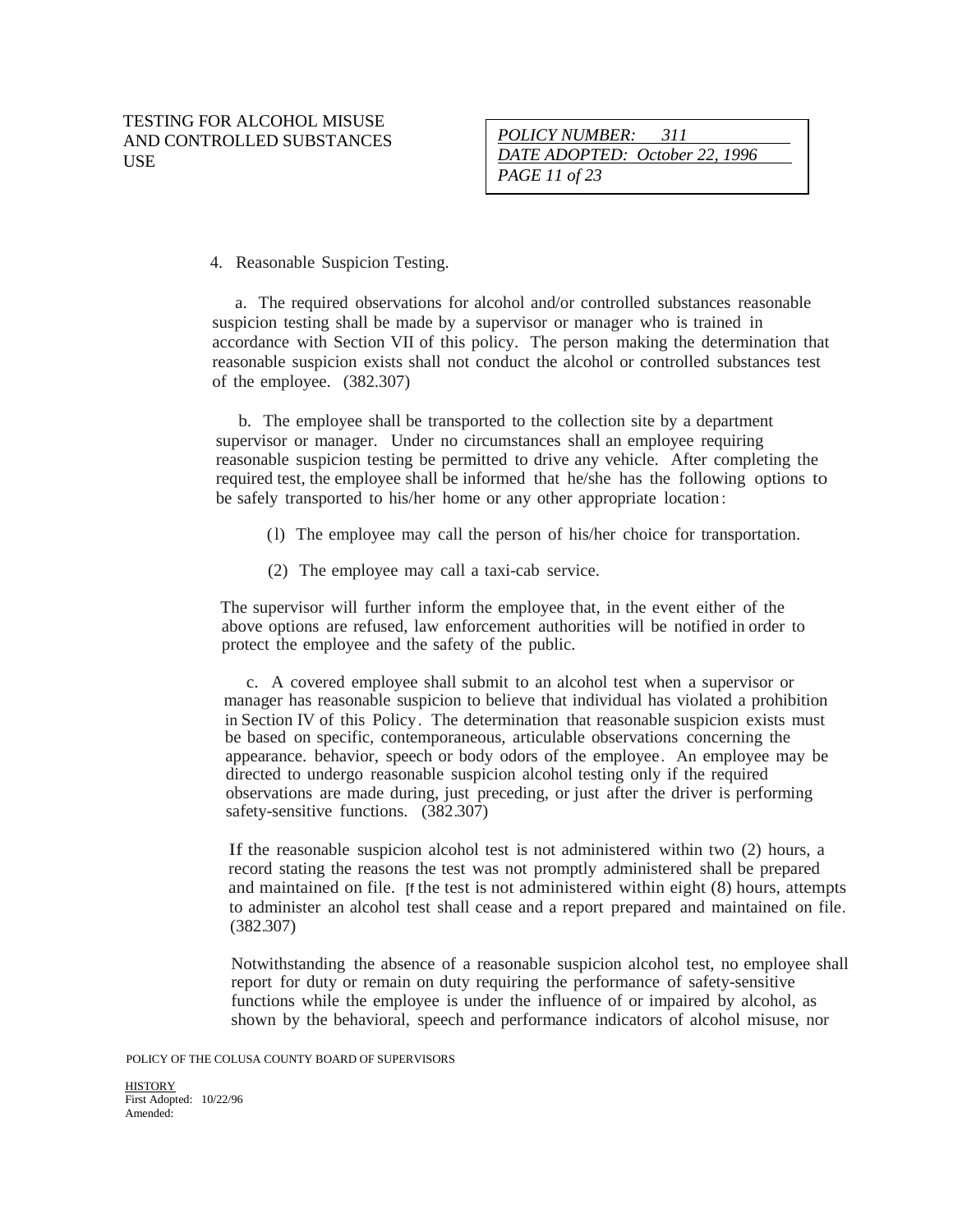shall the employee be permitted to perform or continue to perform safety-sensitive functions until: (1) an alcohol test is administered and the employee's alcohol concentration measures less than 0.02; or (2) 24 hours have elapsed following the determination that there is reasonable suspicion that the employee has violated a prohibition of this Policy concerning the use of alcohol. (382.307)

d. A covered employee shall submit to a controlled substance test when a supervisor or manager has reasonable suspicion to believe that the employee has violated the prohibition specified in Section IV of this Policy . The determination that reasonable suspicion exists must be based on specific, contemporaneous, articulable observations concerning the appearance, behavior, speech or body odors of the driver. and the observations may include indications of the chronic and withdrawal effects of controlled substances. (382.307)

A written record shall be made of the observations leading to an alcohol or controlled substance reasonable suspicion test, and signed by the supervisor or manager who made the observations, within 24 hours of the observed behavior or before the result of the controlled substances tests are released, whichever is earlier. (382.307)

5. Return to duty testing.

a. Before an employee returns to duty requiring the performance of a safetysensitive function after engaging in conduct prohibited by Section [V of this Policy concerning alcohol, the employee shall undergo a return-to-duty alcohol test with a result indicating an alcohol concentration of less than 0.02. Expenses for such test shall be borne by the employee. (383.309)

b. Each employee who engages in conduct prohibited by Section IV of this Policy shall be evaluated by the SAP who shall determine what assistance, if any, the employee needs in resolving problems associated with alcohol misuse and controlled substances use. (382.605)

*Ill*

*Ill*

POLICY OF THE COLUSA COUNTY BOARD OF SUPERVISORS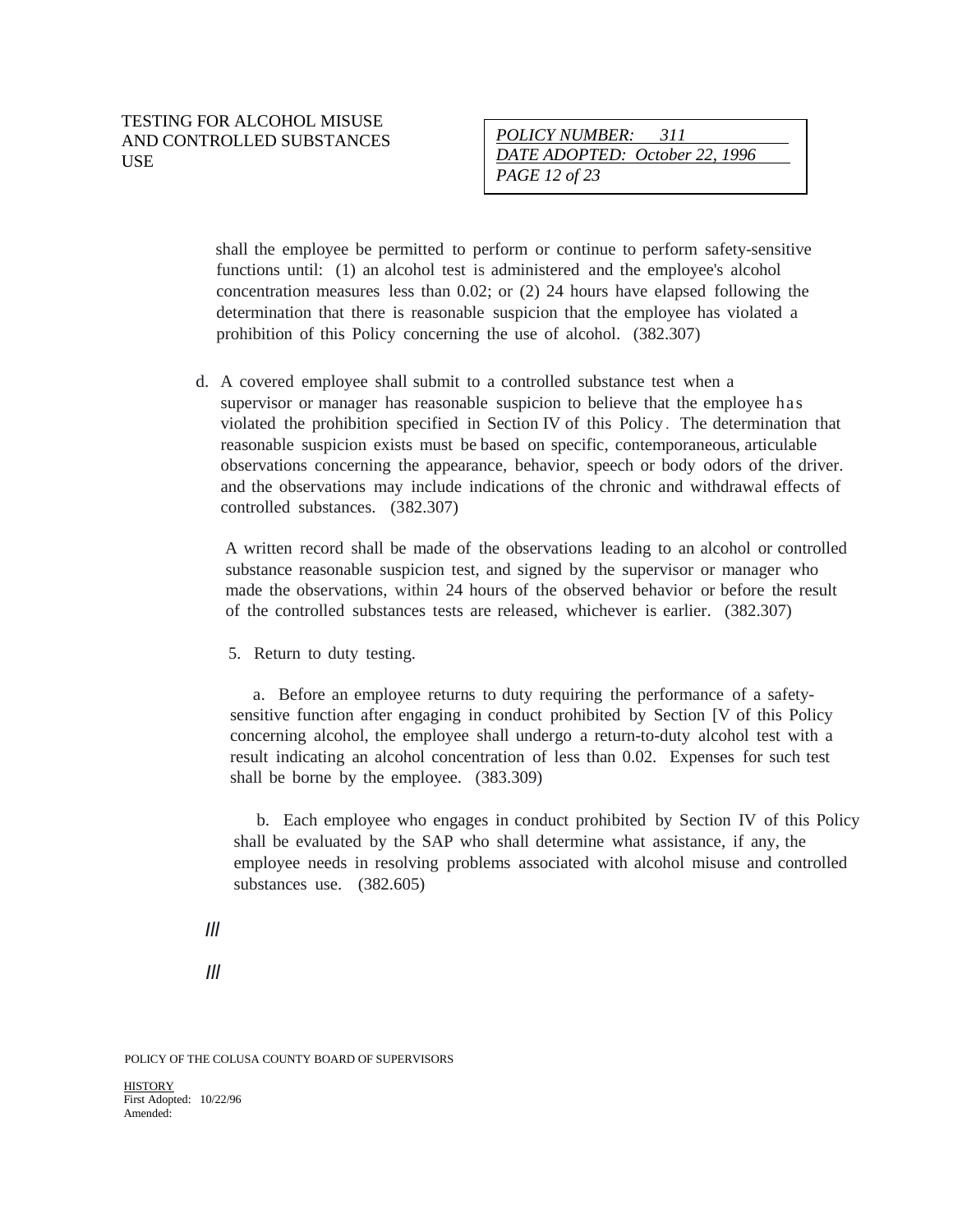c. Before an employee returns to duty requiring the performance of a safetysensitive function after engaging in conduct prohibited by Section [V of this Policy concerning controlled substances, the employee shall undergo a return-to-duty controlled substances test with a result indicating a verified negative result for controlled substance abuse. (382.309; 382.605)

In addition, each employee identified as needing assistance in resolving problems with alcohol misuse or controlled substance use shall be evaluated by the SAP at the employee's own expense to determine that she/he has properly followed any prescribed rehabilitation program. (382.605)

d. The County may direct the employee to undergo return-to-duty testing for both alcohol and controlled substances if the SAP determines that return-to-duty and follow-up testing for both alcohol and controlled substances is necessary for that particular employee. (382.605)

6. Follow-up testing.

Following a determination by the SAP that an employee who engaged in conduct prohibited by Section [V of th.is Policy is in need of assistance in resolving problems with alcohol misuse and/or use of controlled substances, such employee is subjected to unannounced follow-up alcohol and/or controlled substance testing as directed by the SAP after the driver returns to duty. The number and frequency of such tests shall be directed by the SAP and consists of at lease 6 tests in the first 12 months following the employee's return to duty. The County may direct the employee to undergo follow-up testing for both alcohol and controlled substances if the SAP determines that follow-up testing for both alcohol and controlled substances is necessary for that particular employee. Follow-up testing shall not exceed 60 months from the date of the employee's return to duty. The SAP may terminate the requirement for follow-up testing at any time after the first six tests have been administered. (382.311; 382.605)

#### VI. REMOVAL FROM SAFETY-SENSITIVE FUNCTIONS:

A. No employee shall perform safety-sensitive functions, including driving a commercial motor vehicle, if the employee has engaged in conduct prohibited by Section IV of this Policy. No supervisor or manager shall permit any employee to perform safety-sensitive functions, including operating a commercial motor vehicle, if she/he has determined that the employee has violated this section. (IV). (382.501 (a)(b))

POLICY OF THE COLUSA COUNTY BOARD OF SUPERVISORS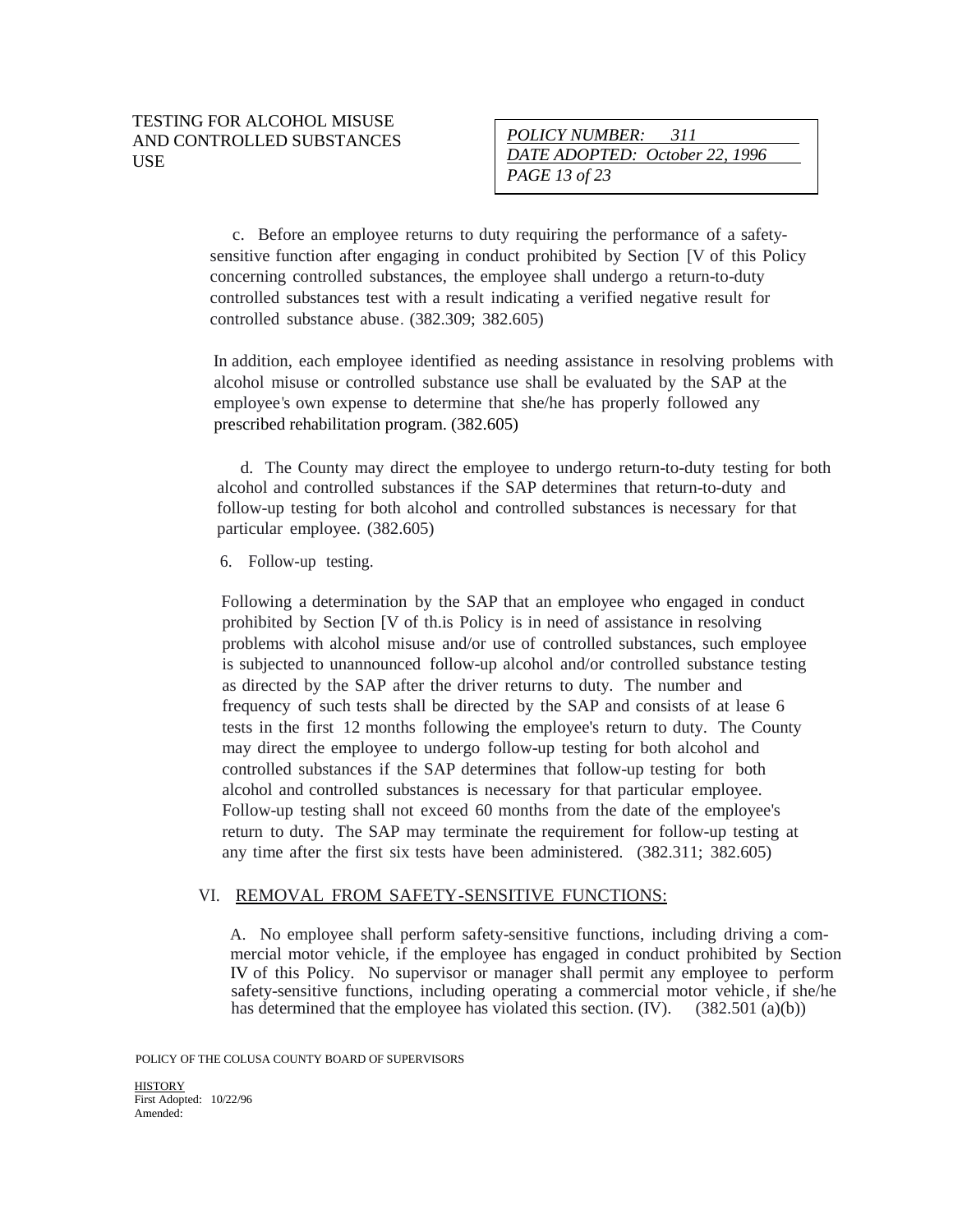B. An employee who has engaged in conduct prohibited by Section IV of this Policy shall not perform safety-sensitive functions until the employee has met the evaluation and return-to-duty testing requirement of Section V of this Policy. The requirement for referral to and evaluation by the SAP does not apply to preemployment testing (382.503; 382.605)

C. No employee who has been tested under this Policy who is found to have an alcohol concentration of 0.02 or greater but less than 0.04 shall perform or continue to perform safety-sensitive functions, including operating a commercial motor vehicle, until the start of the employee's next regular scheduledduty period, but not less than 24 hours following administration of the test.(382.505)

D. An employee who is removed from a safety-sensitive position may use accrued paid time off (e.g., compensatory time, personal holiday, leave, vacation) in accordance with the provisions of the applicable Memorandum of Understanding or Article IX, Leave, Colusa County Code, Section 16-16. An employee who is removed from a safety-sensitive position may request leave of absence without pay in accordance with the provisions of the applicable Memorandum of Understanding or Section 16-16-7 of the Colusa County Code. [n lieu of using accrued paid time off, and at the Department Head's sole discretion, such employee may be temporarily assigned to a non safety- sensitive position .

When an employee who is removed from a safety-sensitive position as the result of a positive screening test, and the confirmation test or an employee requested "re-test" yield a negative test result: (l) The paid leave used by the employee for the period the employee was removed from the safety-sensitive position shall be restored; and (2) The employee shall receive pay for his/her regularly scheduled hours of work during the period of leave of absence without pay while removed from the safety-sensitive position .

#### VII. SUPERVISORY TRAINING:

Every supervisor or manager covered by this Policy who will be responsible for reasonable suspicion determinations will receive the following training: (a) At least 60 minutes of training of alcohol misuse ; and ( b ) At least 60 minutes of training on controlled substance abuse. The training shall cover the physical, behavioral, speech, and performance indicators of probable alcohol misuse and use of controlled substances. (382.603)

*Ill*

POLICY OF THE COLUSA COUNTY BOARD OF SUPERVISORS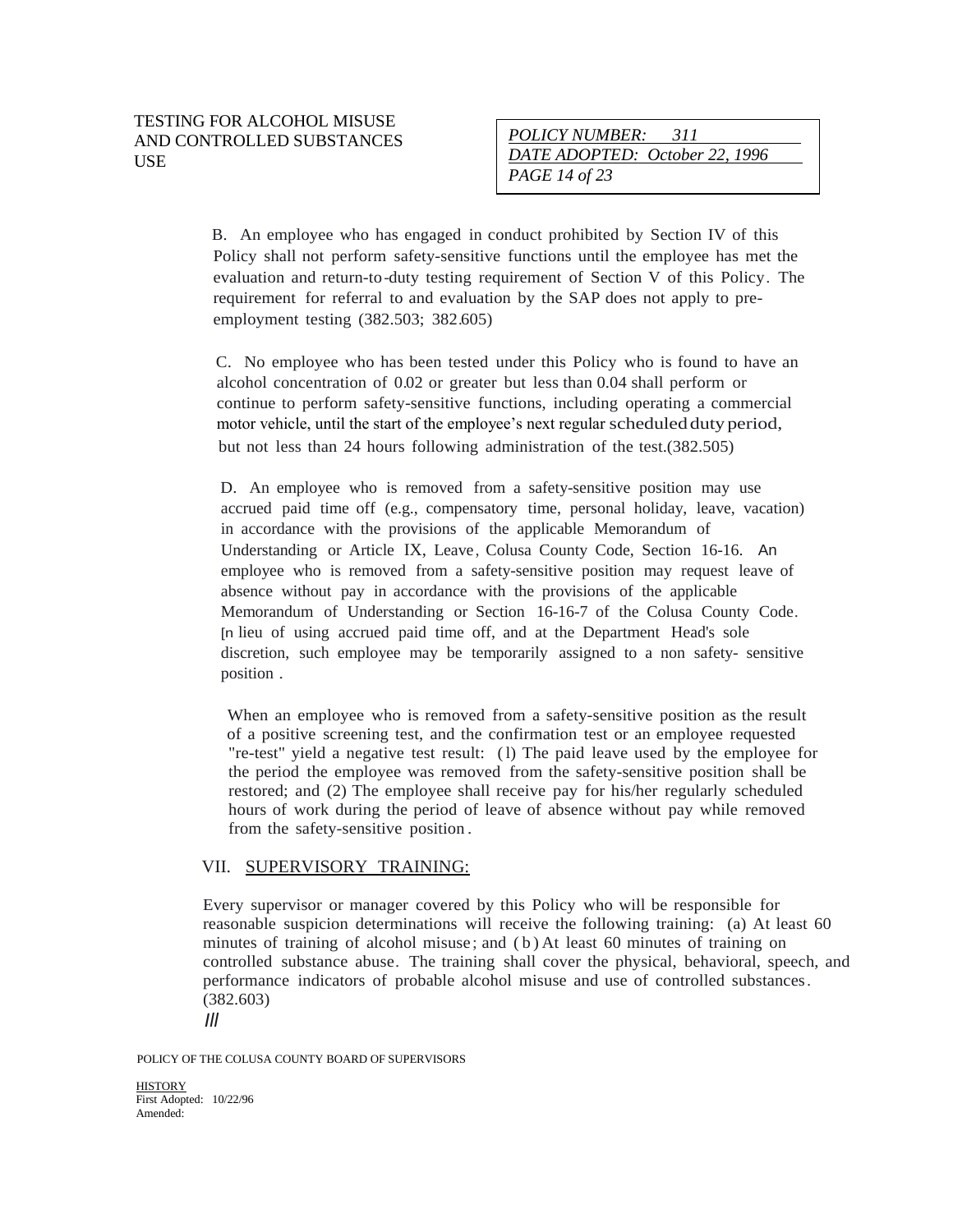*POLICY NUMBER: 311 DATE ADOPTED: October 22, 1996 PAGE 15 of 23*

#### VIII. INFORMATION AND REFERRAL:

A. Each covered employee shall receive a copy of this Policy prior to the start of alcohol and controlled substances testing and each applicant hired, subsequently hired or employee transferred into a position which requires commercial driver's license shall receive a copy of this Policy. Each such employee shall sign a statement certifying that she/he has received a copy. (382.60 l)

B. Each affected employee organization shall be notified of the availability of this Policy. (382.601)

C. Employees who have questions regarding this Policy should contact: Colusa County Assistant Risk Manager, 546 Jay Street, Colusa, CA. 95932, (916) 458-0400.

D. Employees covered by this Policy shall periodically be provided information concerning the effects of alcohol and controlled substance use on an individual's health, work and personal life; signs and symptoms of an alcohol or a controlled substances problem; and available methods of intervening when an alcohol or a controlled substances problem is suspected, including confrontation, referral to the Employee Assistance Program, or a referral to management. (382.601)

E. For those departments with covered employees, a copy of this Policy and instructions with respect to post-accident testing shall be placed in each County owned commercial motor vehicle and in any other County vehicle as appropriate.

F. Resources available to employees include:

1. Employee Assistance Program (EAP). Each employee covered by this Policy will receive a copy of the Employee Assistance Program listing of mental health professionals available for up to four hours of paid counseling per calendar year.

2. The health plans available to employees through the County have alcohol and/or substance abuse treatment coverage. A description of covered services is included in the PERS "Basic Health Plans" booklet. Each of the PERS plans also have an "800" number where employees can obtain information on coverage and costs.

**///**

POLICY OF THE COLUSA COUNTY BOARD OF SUPERVISORS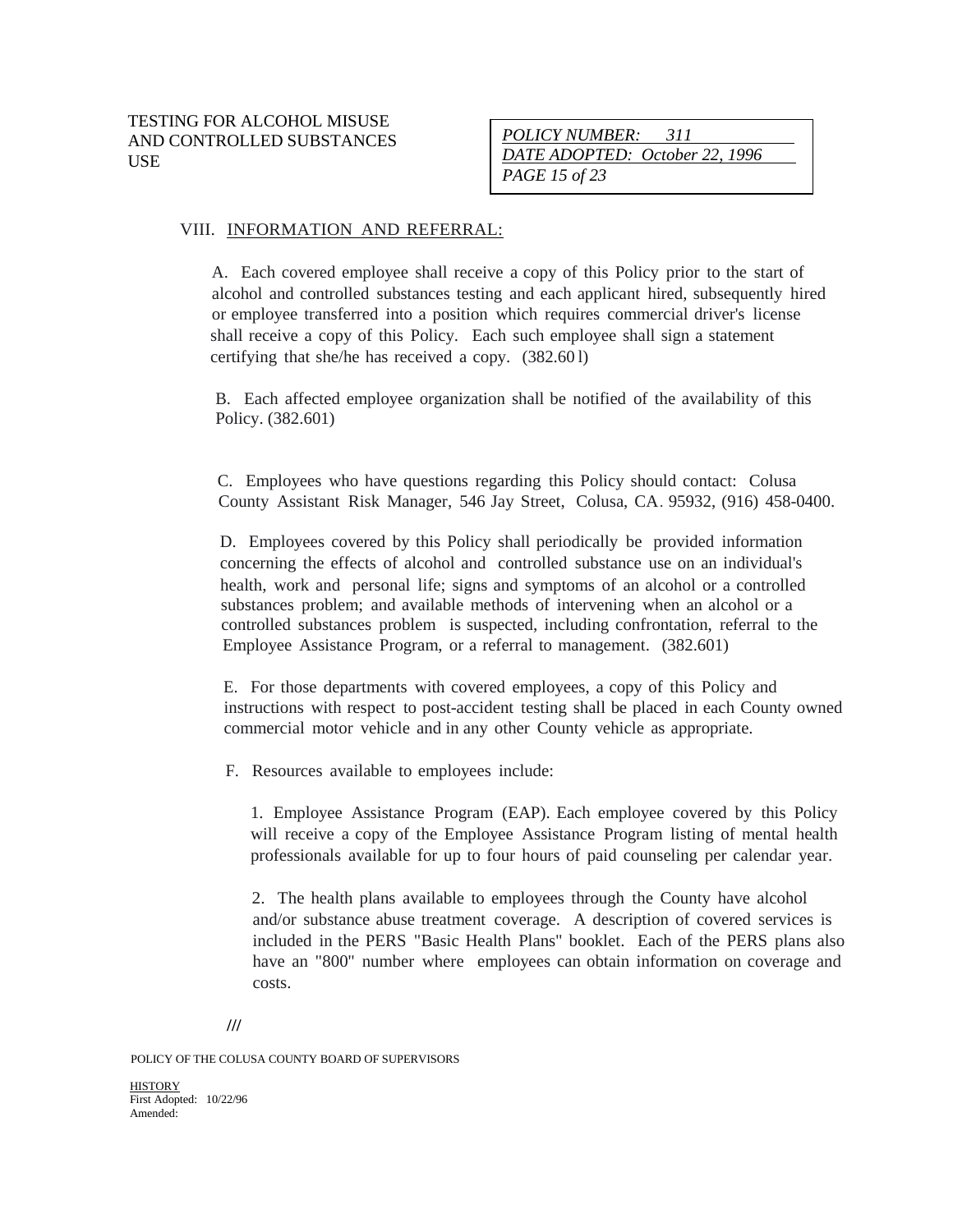3. The County has established a Substance Abuse Counseling Center, which has available confidential professional level counseling in both drug and alcohol abuse area, to assist those employees who voluntarily seek help for their drug and alcohol related problems. Employees should contact their supervisor or the Counseling Center for additional information.

4. Other providers of services which provide alcohol and substance abuse treatment programs which are relatively inexpensive, are listed in the yellow pages of the phone book. Employees should contact such providers for costs and possible insurance coverage information.

## IX. OTHER EMPLOYEE RESPONSIBILITIES:

A. The use of any substance which carries a warning label that indicates the mental functioning, motor skills, or judgment may be adversely affected must be reported to supervisory personnel and medical advice should be sought, as appropriate, before performing safety-sensitive functions.

B. When a covered employee has been prescribed a controlled substance by a physician, the employee must advise h.is/her supervisor in writing of such use prior to the performance of safety-sensitive functions, together with a statement from the physician that such use does not adversely affect the employee's ability to safely operate a commercial motor vehicle. The written notice must identify the patient's name, prescribed drug, the quantity/amount to be taken, and the period of authorization. (382.213)

C. When an employee has received alcohol or controlled substance testing by any law enforcement agency following an on-duty accident which requires post accident testing the employee shall provide his supervisor with a copy of the results of that testing as soon as possible after receipt. (382.303)

D. A covered employee may not identify himself/herself as unfit for duty after having been notified of a random, reasonable suspicion, post-accident, or follow-up test to avoid the consequences for a positive test or a refusal to test.

E. It is the responsibility of the employee to complete any treatment program prescribed by the SAP, and to comply with return-to-work and follow-up testing.

POLICY OF THE COLUSA COUNTY BOARD OF SUPERVISORS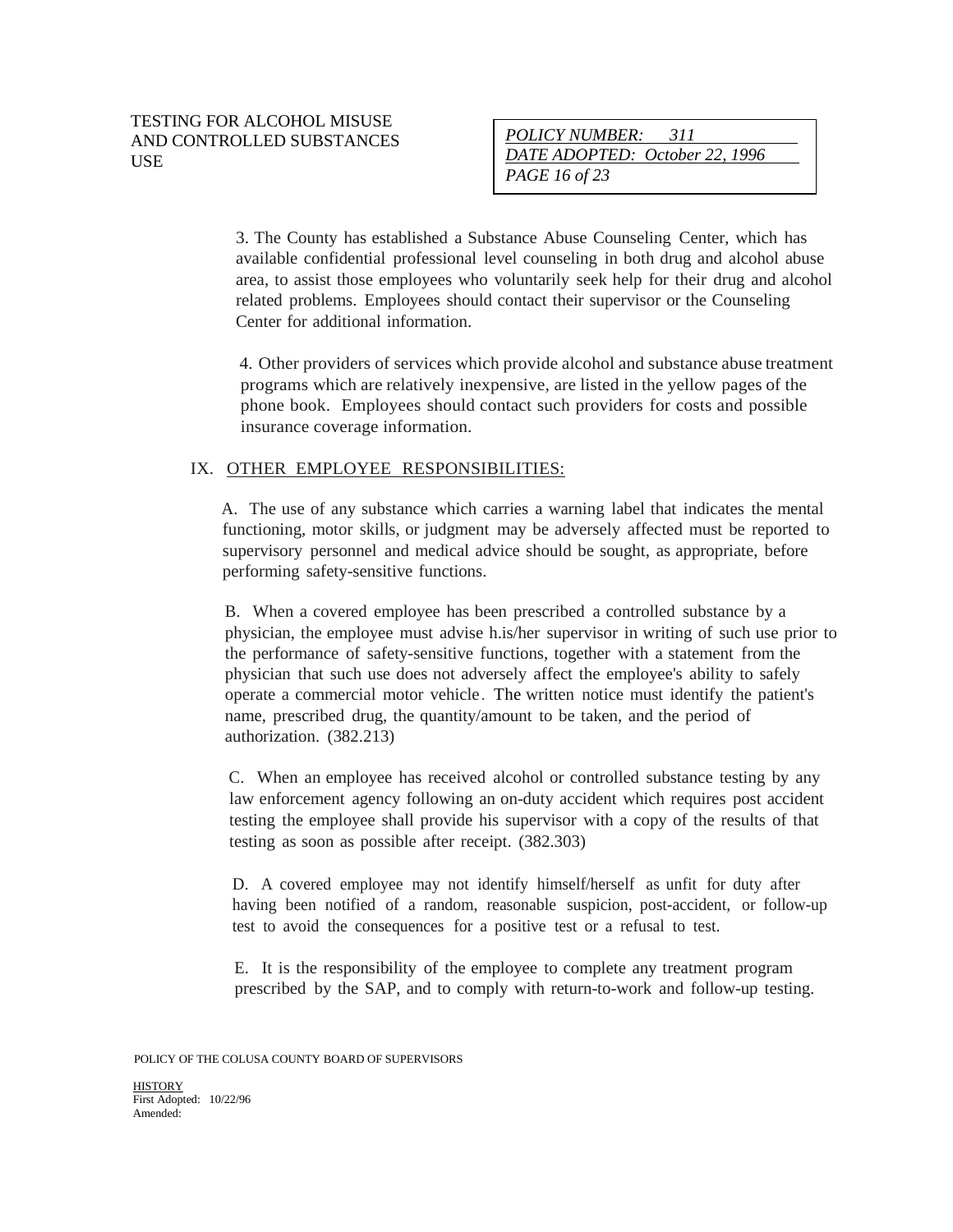F. When an employee is at a collection site or giving a specimen or sample for testing, the employee shall follow all instructions given by collection site and/or testing personnel and by County supervisory/management personnel.

G. In the interest of safety to employees, co-workers and the public, if an employee knows a covered employee is engaging in prohibited conduct under Section IV of this Policy (which requires the employee to be removed from his/her safety-sensitive function), the employee must report such conduct to their supervisor or manager.

#### X. DENIAL OF EMPLOYMENT AND EMPLOYEE DISCIPLINE:

A. Any applicant for County employment who tampers, alters, substitutes, adulterates, destroys, attempts to falsify or falsifies any alcohol or controlled substance sample, specimen, document, report or memorandum pertaining to a drug or alcohol test shall be denied employment.

B. Any applicant who interferes with or attempts to interfere with procedures, equipment or personnel in the course of collecting controlled substance specimens testing shall be denied employment.

C. Any employee who tampers, alters, substitutes, adulterates, destroys, attempts to falsify or falsifies any alcohol or controlled substance sample or specimen, document, report or memorandum pertaining to a drug or alcohol test shall be subject to termination.

D. Any employee who interferes with or attempts to interfere with the procedures, equipment or personnel in the course of collecting controlled substance specimens or alcohol testing samples shall be subject to termination.

E. Any applicant who refuses to submit to testing shall be denied employment. Any covered employee who refuses to submit to testing shall be subject to termination.

F. Any applicant who refuses to test shall be denied employment. Any covered employee who refuses to test shall be subject to disciplinary action up to and including termination.

/// ///

POLICY OF THE COLUSA COUNTY BOARD OF SUPERVISORS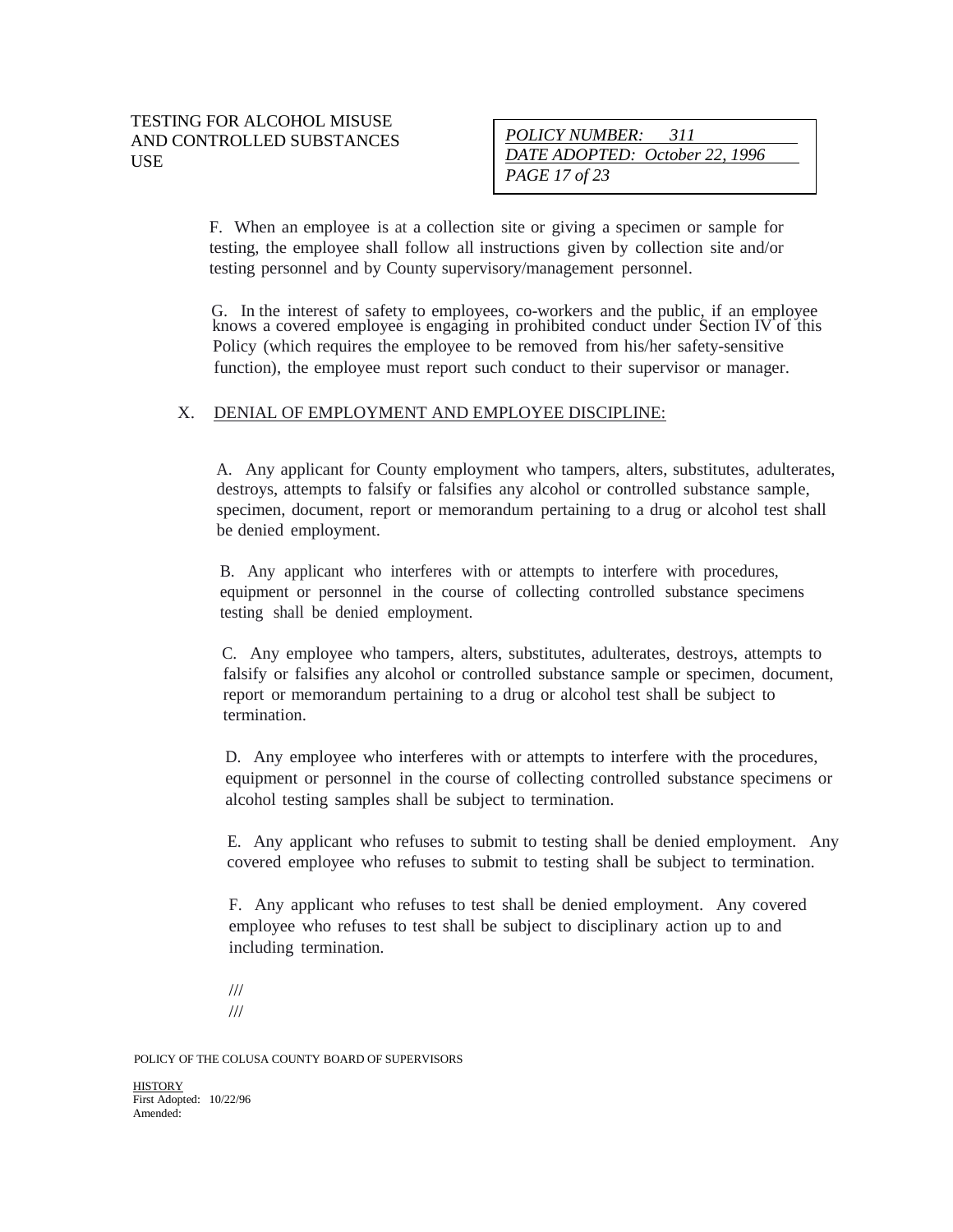G. Any covered employee who engages in conduct prohibited under Section IV of this Policy shall be subject to disciplinary action up to and including termination, except as provided in paragraph H, immediately below.

H. When a covered employee undergoes random, reasonable suspicion, or postaccident alcohol or controlled substances testing and there is a verified positive result, a one-time exception may apply in lieu of dismissal provided all of the following conditions are met: (a) The employee agrees in writing to enter and complete the treatment program specified by the SAP; (b) The employee attains a verified return-towork negative test for alcohol and/or controlled substances; and (c) The employee agrees in writing to be subject to unannounced frequent follow-up testing for up to 60 months after the employee returns to duty and does not test positive during such testing.

I. An employee who fails to or refuses to complete the treatment program prescribed by the SAP shall be subject to termination.

J. An employee who has a verified positive return-to-work or follow-up controlled substance test or a verified return-to-work or follow-up alcohol test with a result indicating an alcohol concentration of 0.04 or greater shall be subject to termination.

#### XI. REOCCURRED/RELEASEOF INFORMATION.

A. The County shall maintain records with respect to alcohol and controlled substances testing as required by applicable Federal regulations.

B. Except as required by law or expressly authorized or required in applicable regulations, the County shall not release driver information that is contained in alcohol and controlled substances testing records. (382.405; 40.81)

An employee is entitled, upon written request, to obtain copies of any records pertaining to that employee's use of alcohol or controlled substances, including any records related to his{her alcohol or controlled substances tests.

The County shall promptly provide such records requested by the employee, and charge the employee only for the records requested . (382.405; 40.81)

*Ill*

POLICY OF THE COLUSA COUNTY BOARD OF SUPERVISORS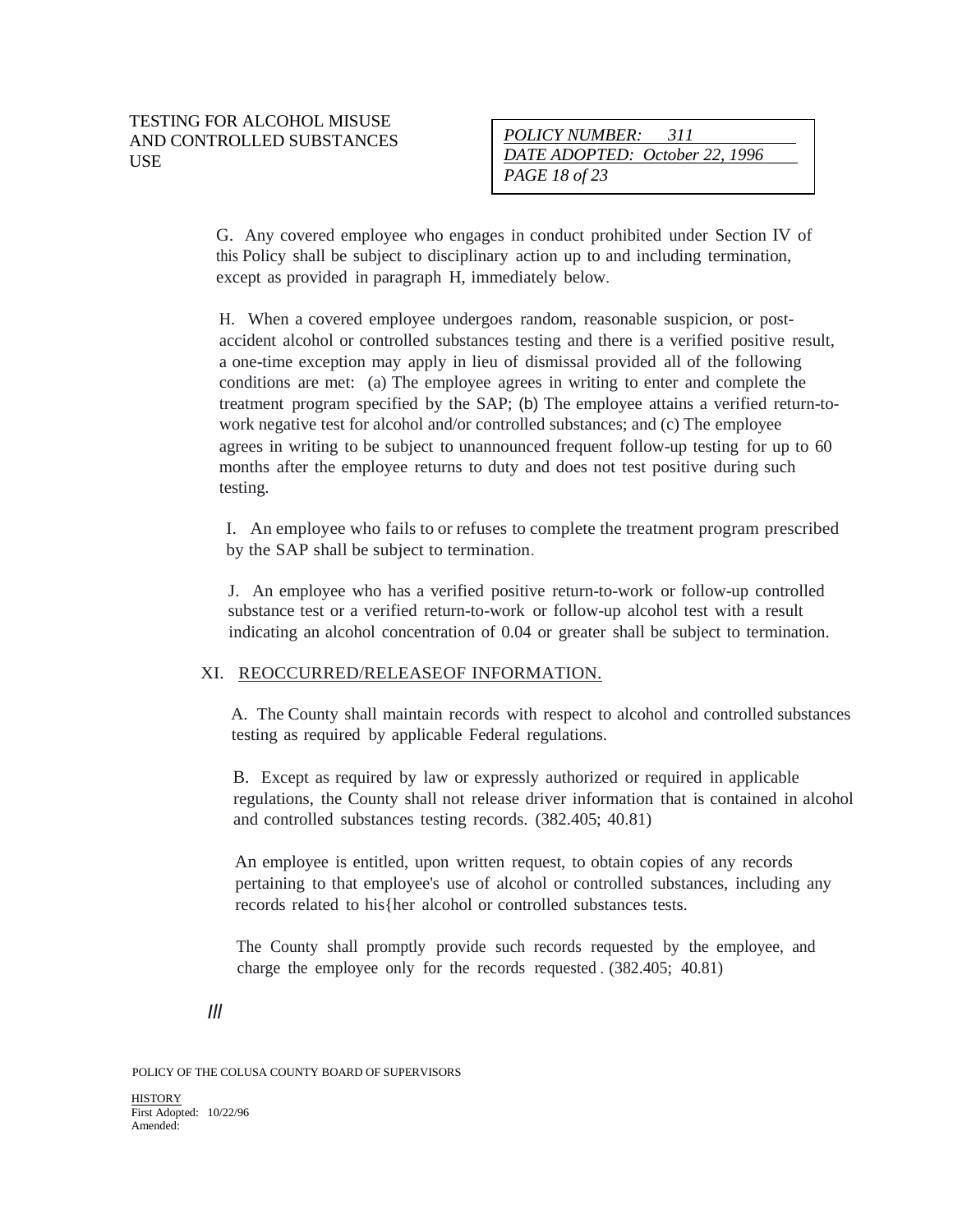The County may disclose alcohol or controlled substances testing information on an employee to that employee or to the decision maker in a lawsuit, a grievance, or other proceeding initiated by or on behalf of the employee, and arising from the results of an alcohol and/or controlled substance test administered under this Policy, or from the County's determination that the employee engaged in conduct prohibited by Section IV of this Policy, including but not limited to a worker's compensation, W1employmem compensation, or other proceeding relating to a benefit sought by the employee. (382.405 40.81)

A laboratory with which the County contracts for alcohol or controlled substance testing shall, upon written request of an employee, provide access to any records relating to his/her alcohol or drug test and any records relating to the results of any relevant certification review, or revocation-of-certification proceedings. A laboratory with which the County contracts for alcohol or controlled substance testing shall, upon written request of an employee, provide access to any records relating to his/her alcohol or drug test and any records relating to the results of any relevant certification review, or revocation-of-certification proceedings. A laboratory with which the County contracts for alcohol or controlled substance testing shall disclose information related to a positive alcohol or drug test of an employee to the employee, the County, or the decision maker in a lawsuit, grievance, or other proceeding initiated by or on behalf of the individual and arising from a certified positive alcohol or drug test. (40.35; 40.37)

#### XII. TESTING PROCEDURES:

As specified in 49 CRF 40, testing procedures include:

A. Alcohol Misuse

1. When an employee refuses to complete and sign the breath alcohol testing form, to provide breath, to provide an adequate amount of breath, or otherwise to cooperate with the testing process to prevent the completion of the test, the Breath Alcohol Technician (BAT) shall immediately notify the employer. (40.67)

*Ill Ill Ill*

POLICY OF THE COLUSA COUNTY BOARD OF SUPERVISORS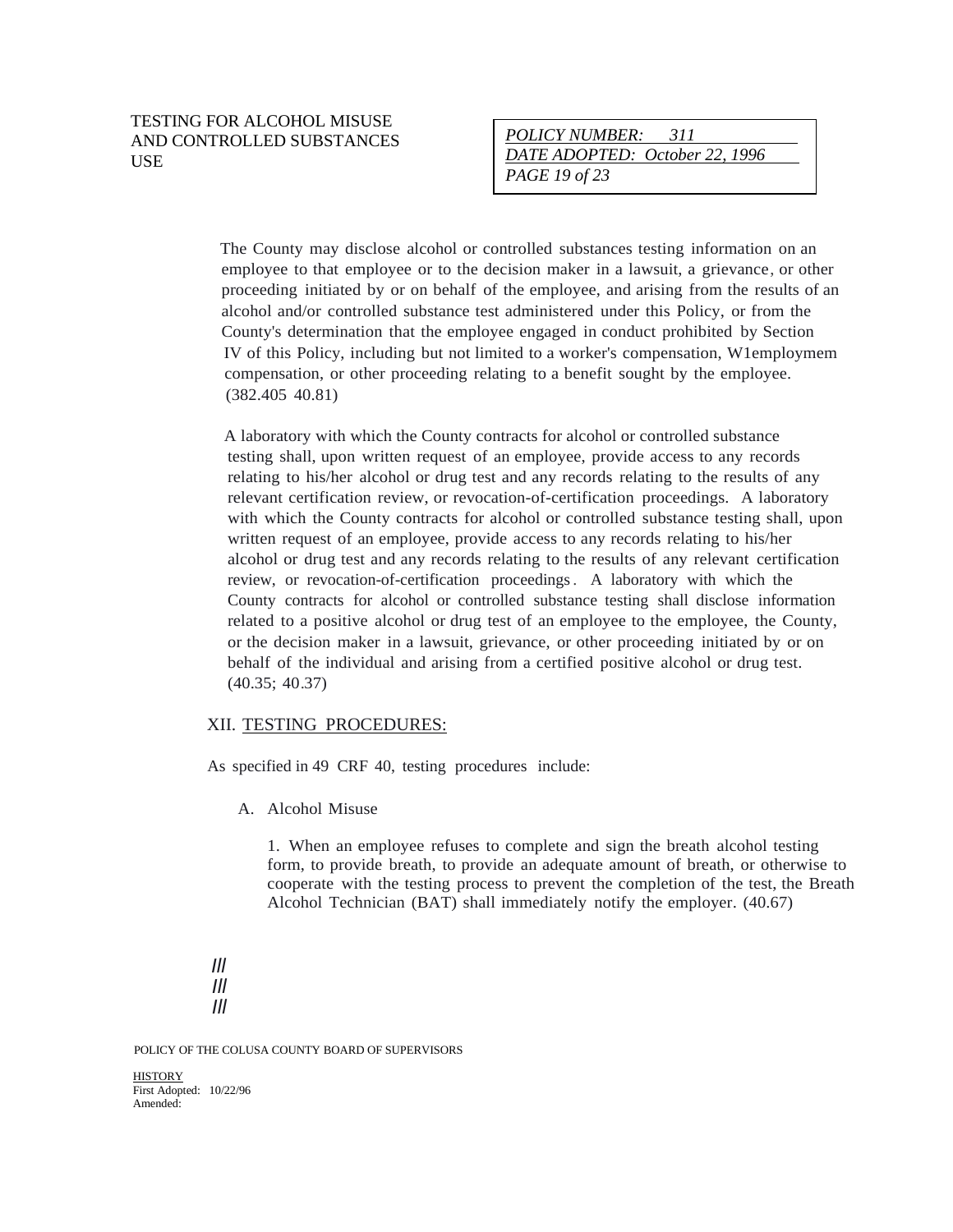2. In the event an employee attempts and is unable to provide an adequate breath sample in accordance with Section 40.69 of the Code of Federal Regulations, the County shall direct the employee to obtain, as soon as practical, an evaluation from a licensed physician who is acceptable to the County concerning the employee's medical inability to provide an adequate amount of breath. The physician shall provide a written statement of the basis of his/her conclusions to the employer. (40.69)

3. As an alternative to the referral and evaluation of the employee for an inadequate breath sample, the County may require the employee to provide a blood alcohol specimen for test, when permitted by Part 40 of the Code of Federal Regulations. (40.69)

a. When the result of a blood alcohol test is an alcohol concentration of 0.04 or greater, the employer must inform the employee of the test result, and inform the employee that she/he has 72 hours in which to request a test of the split specimen at his/her own expense. If the employee requests a test of the split specimen within 72 hours, the County shall direct the laboratory to release the split specimen for testing by a DHHS certified laboratory. Action required by applicable Department of Transportation regulations (e.g., removal from a safety-sensitive position) is not stayed pending the result of the test of the split specimen. If the result of the split specimen fails to reconfirm the presence of an alcohol concentration of 0.04 or greater, the first test will be considered invalid. If the test result of the requested split specimen disproves the result of the first test then the first test shall be considered nullified. In such case, the County shall bare the expense for the second (split) test (40.77)

b. If an employee has not contacted the County within 72 hours, as provided immediately above, the employee may present to the County information documenting that serious illness, injury, inability to contact the County, lack of actual notice of the verified positive test, or other circumstances unavoidably preventing the employee from timely contacting the County. If the County concludes that there is a legitimate explanation for the employee's failure to contact the County within 72 hours, the County shall direct the analysis of the split specimen be performed at the employee's expense. (40.77)

POLICY OF THE COLUSA COUNTY BOARD OF SUPERVISORS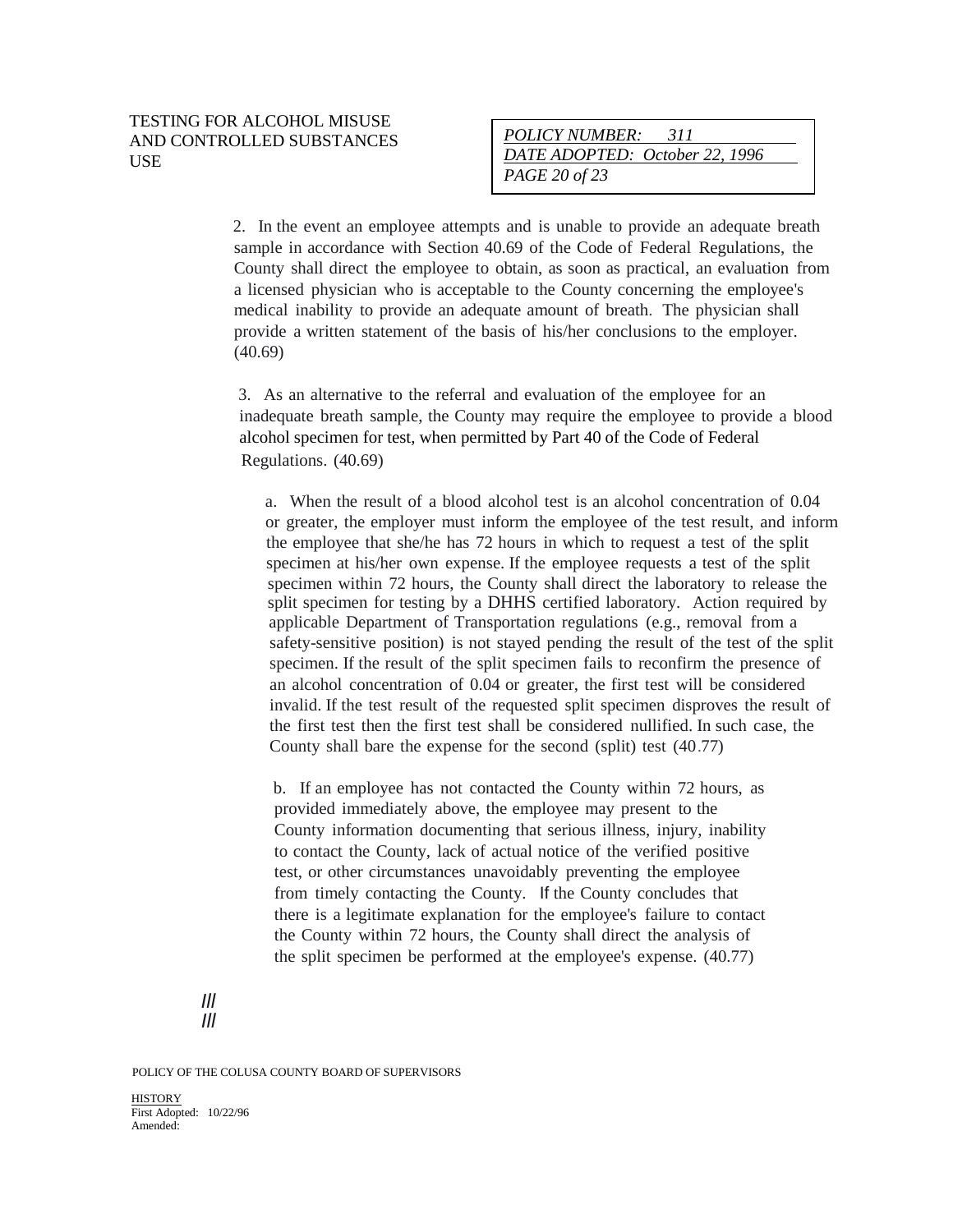*POLICY NUMBER: 311 DATE ADOPTED: October 22, 1996 PAGE 21 of 23*

#### 4. Controlled Substance Use.

a. An MRO shall report to the employer that she/he has made all reasonable efforts to contact the employee when there is a verified positive test. The employer shall, as soon as practicable, request the employee to contact the MRO prior to the employee's next shift or within 24 hours, whichever is earlier. (382.409)

b. The Designated County Representative shall make reasonable efforts to contact and request each driver whose controlled substances test is verified as positive to contact the MRO and discuss the results with the MRO who has been unable to contact the driver. The Designated County Representative shall immediately notify the MRO th.at the employee has been notified to contact the MRO within 24 hours. (382.411)

c. When the test result of a primary specimen or a single specimen is positive, the employee may request the MRO to have the split sample tested or the single specimen retested in a different DHHScertified laboratory for presence of the drug(s) for which a positive result was obtained . Such test or retest shall be at the employee's own expense. The MRO shall honor such a request if it is made within 72 hours of the employee having been notified of a verified positive test result. Action required by applicable Department of Transportation regulations. (e.g., removal from a safety-sensitive position) is not stayed pending the result of the test of the split sample. If the result of the test of the split specimen fails to reconfirm the presence of the drug(s) or drug metabolite(s) found in the primary specimen, the MRO shall consider the first test invalid (40.25; 40.33)

d. If an employee has not contacted the MRO within 72 hours (as provided, immediately above), the employee may present to the MRO information documenting that serious illness, injury, inability to contact the MRO, lack of actual notice of the verified positive test, or other circumstances unavoidably preventing the employee from timely contacting the MRO. Lf the MRO concludes that there is a legitimate explanation for the employee's failure to contact the MRO

POLICY OF THE COLUSA COUNTY BOARD OF SUPERVISORS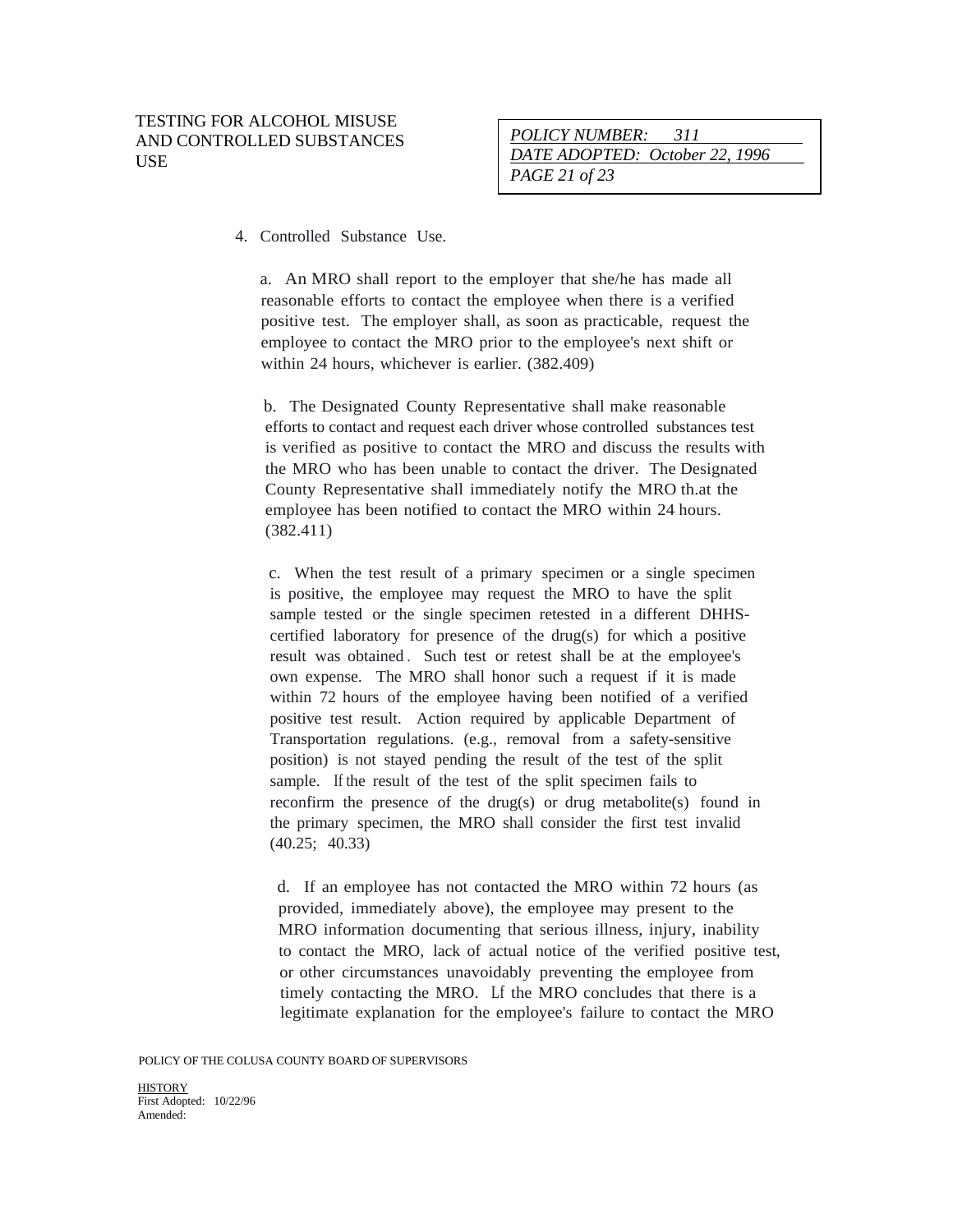# *POLICY NUMBER: 311 DATE ADOPTED: October 22, 1996 PAGE 22 of 23*

within 72 hours, the MRO shall direct the reanalysis of the primary specimen or analysis of the split specimen, as applicable, be performed at the employee's expense. If the reanalysis fails to confirm the results of the primary specimen analysis, the employee shall not be responsible for payment of the second test. (40.33)

e. If an employee is unable to provide an adequate urine sample, the MRO shall refer the individual for a medical evaluation to develop pertinent information concerning whether the individual's inability to provide a specimen is genuine or constitutes a refusal to test. (For pre-employment testing, the MRO is not required to make such a referral. )

Upon completion of the medical evaluation, the MRO shall report his/her conclusions to the County in writing. The cost of such evaluation and report shall be borne by the employee. (40.25)

## XIII. COUNTY CONTROL AND ACCESS TO PROPERTY:

A. The County retains the right to enter and inspect all County owned, leased and/or controlled property, including vehicles even though it has assigned the use of such property to a particular employee.

B. Providing that reasonable suspicion and business necessity can be demonstrated and documented, all County owned, leased and/or controlled property, including but not limited to its vehicles, offices, desks, and lockers are subject to search without the consent of the employee and without a search warrant for business necessity and/or reasonable suspicion purposes.

#### XIV. VENDORS/CONTRACTORS:

A. Vendors/contractors used by the County to implement this policy are listed on Attachment A, including their addresses

B. Each vendor/contractor will perform those duties and responsibilities specified in applicable Federal regulations.

#### XV. SEVERABILITY:

In the event any provision of this Policy is declared by a court of competent jurisdiction to be illegal or unenforceable, that provision shall be null and void, but such nullification shall not affect any other provisions of this Policy, all of which other provisions shall remain in full force and effect.

POLICY OF THE COLUSA COUNTY BOARD OF SUPERVISORS